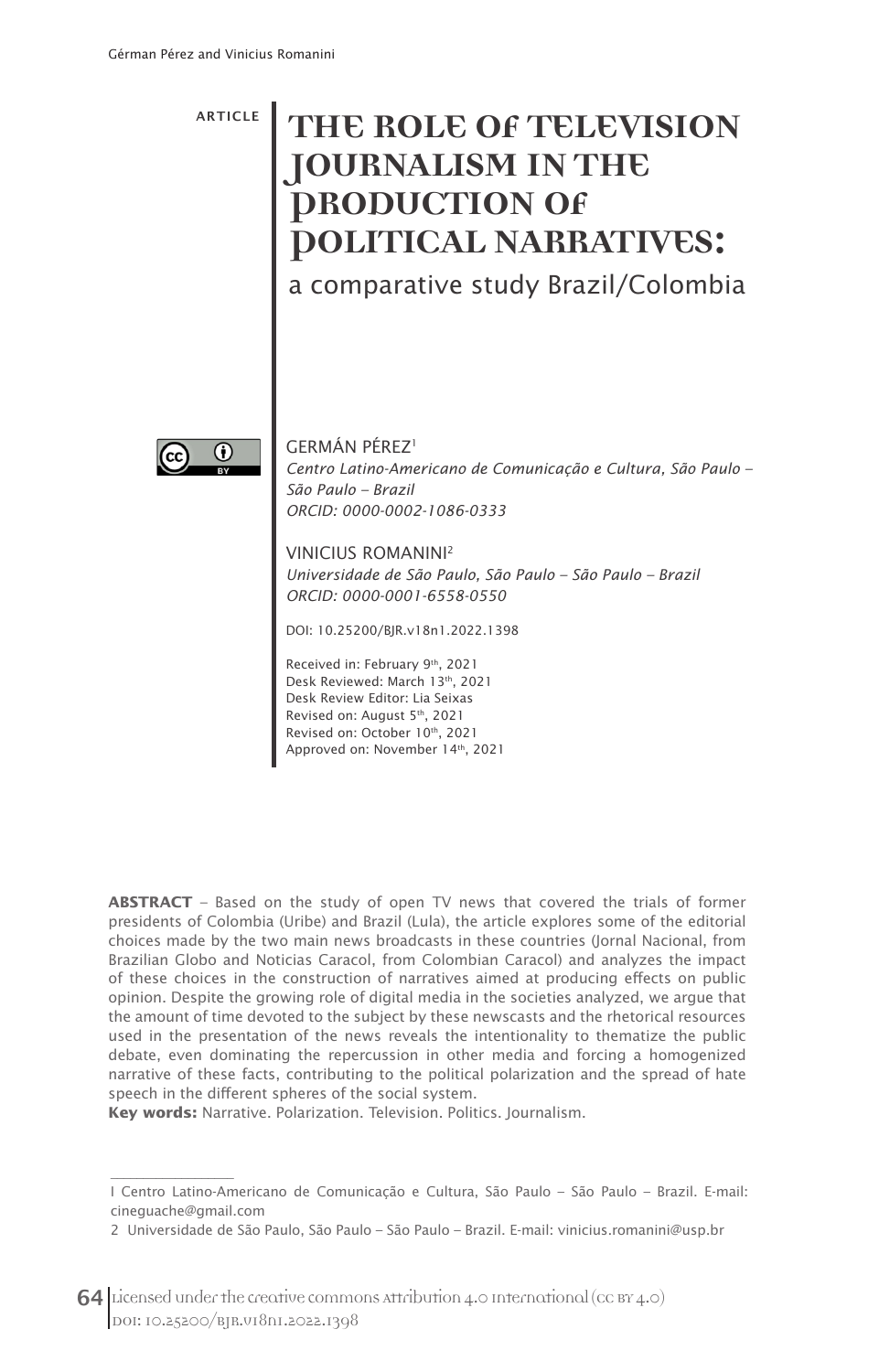#### **O PAPEL DO TELEJORNALISMO NA PRODUÇÃO DE NARRATIVAS POLÍTICAS: um estudo comparado Brasil/Colômbia**

**RESUMO –** A partir do estudo de noticiários de TV aberta que cobriram os julgamentos dos ex-presidentes da Colômbia (Uribe) e do Brasil (Lula), o artigo explora algumas das escolhas editoriais feitas pelos dois principais telejornais desses países (Jornal Nacional, da brasileira Globo; e Noticias Caracol, da colombiana Caracol) e analisa o impacto dessas escolhas na construção de narrativas voltadas a produzir efeitos na opinião pública. Apesar do crescente protagonismo das mídias digitais nas sociedades analisadas, arguimos que a quantidade de tempo dedicado ao assunto por esses telejornais e os recursos retóricos usados na apresentação das notícias revelam a intencionalidade de tematizar o debate público, dominando, inclusive, a repercussão nas demais mídias e forçando uma narrativa homogeneizada desses fatos, contribuindo para a polarização política e a propagação do discurso de ódio nas diversas esferas do sistema social. **Palavras-chave:** Narrativa. Polarização. Televisão. Política. Jornalismo.

#### **EL PAPEL DE LOS MEDIOS TELEVISIVOS EN LA PRODUCCIÓN DE NARRATIVAS POLÍTICAS: un estudio comparativo entre Brasil y Colombia**

**RESUMEN –** A partir del estudio de noticias de TV abierta que cubrió los juicios de los expresidentes de Colombia (Uribe) y Brasil (Lula), el artículo explora algunas de las decisiones editoriales de los dos principales noticieros de estos países (Jornal Nacional, de la brasileña Globo y Noticias Caracol, de la colombiana Caracol) y analiza el impacto de estas elecciones en la construcción de narrativas orientadas a producir efectos en la opinión pública. A pesar del creciente papel de los medios digitales en las sociedades analizadas, sostenemos que el tiempo dedicado al tema por estos noticieros y los recursos retóricos utilizados en la presentación de la noticia revelan la intencionalidad de tematizar el debate público, dominando incluso la repercusión. en otros medios y forzando una narrativa homogeneizada de estos hechos, contribuyendo a la polarización política y la difusión del discurso de odio en los diferentes ámbitos del sistema social. **Palabras clave:** Narrativa. Polarización. Televisión. Política. Periodismo.

#### **1 Introduction**

The contemporary debate on the relationship between communication and politics has privileged the digital environment, especially the role of large platforms and their social networks as essential players in the construction of socio-political narratives. Although this is an unquestionable fact (further confirmed by the advent of the use of Big Data and artificial intelligence to influence the outcome of several electoral campaigns since 2016, including Donald Trump's presidential election) agents of news production and political narratives not anchored in digital platforms still play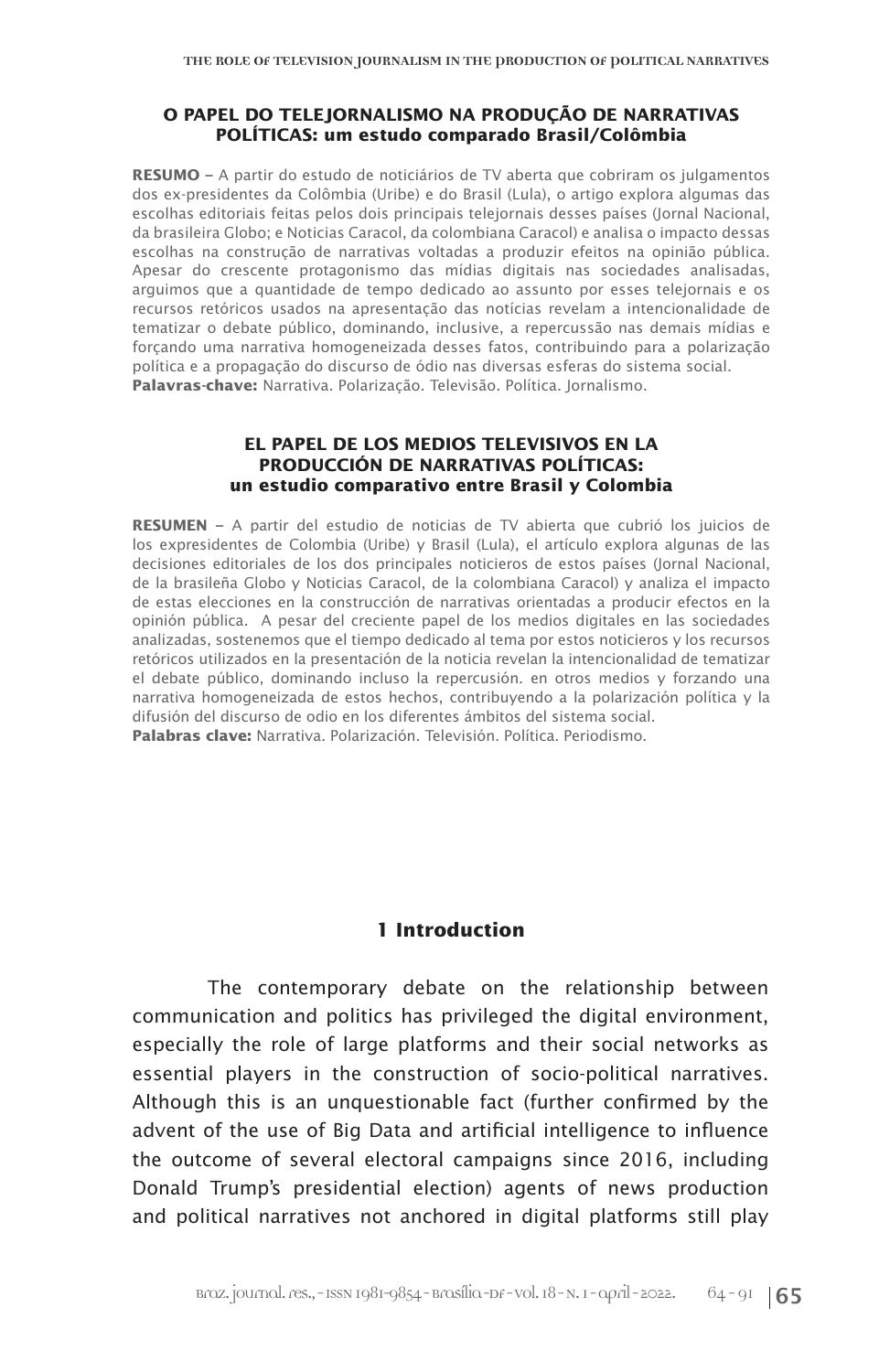an important role in the massification of discourses, especially in the thematization of issues aimed at influencing the process of public opinion formation (McLaughlin & Vélez, 2019; Traquina, 2020).

The study of the fundamental role that public broadcasting occupies in mass communication has been nurtured for almost four decades (Ianni, 1998; Weaver, 1972; Wolton, 1996). One of the most widely explored research lines *–* that of the effects on viewers *–* "focuses on the prospection and evaluation of the consequences of certain typical features of TV news in the coverage and display of politics" (Gomes, 2009). Even though there is a consensus about the growing role that digital "new media" play in the production of meaning on contemporary political narratives (Coleman, 1999; Sampaio, 2010; Hösl, 2019), it is undeniable that a "digital barrier" or "digital exclusion" (Martino, 2014) affects the base of the social pyramid of Latin American countries. This barrier still somewhat persists in Brazil and Colombia and continues to make open TV news, especially prime time news, the source of dominant mass political orientation.

In order to contribute with research about the dynamics that organize interpretations of the phenomena on the agenda from broadcast TV news programs, we propose to realize a content analysis of two Latin American news programs and their coverage of political events of great political and social impact. The news programs are Jornal Nacional, from Brazil, broadcasted by Rede Globo, and Noticias Caracol, a Colombian news program broadcast by TV Caracol. Both primetime programs are the most-watched in their respective countries (Kantar Ibope Media, 2018) and are therefore the ideal media outlets for building and elaborating narratives on the reported facts.

To do this, we took as objects of research the broadcasts that covered the most relevant events on the dates proposed for the study. Once separated, we provide a brief contextualization of each of the broadcasts. Afterward, we analyzed the internal structure of the news as well as the audiovisual tools used, the length of time both interviewees and journalists spoke for, and the highlighted words. We then performed a comparative analysis of the results to look for similarities and differences in how the facts were reported and which resources were used to report on these important political events in each country. Lastly, we will conclude with the final considerations.

The news coverage we chose for Brazil was the arrest warrant issued by former judge Sérgio Moro for former president Lula and his subsequent surrender to the Federal Police. For Colombia,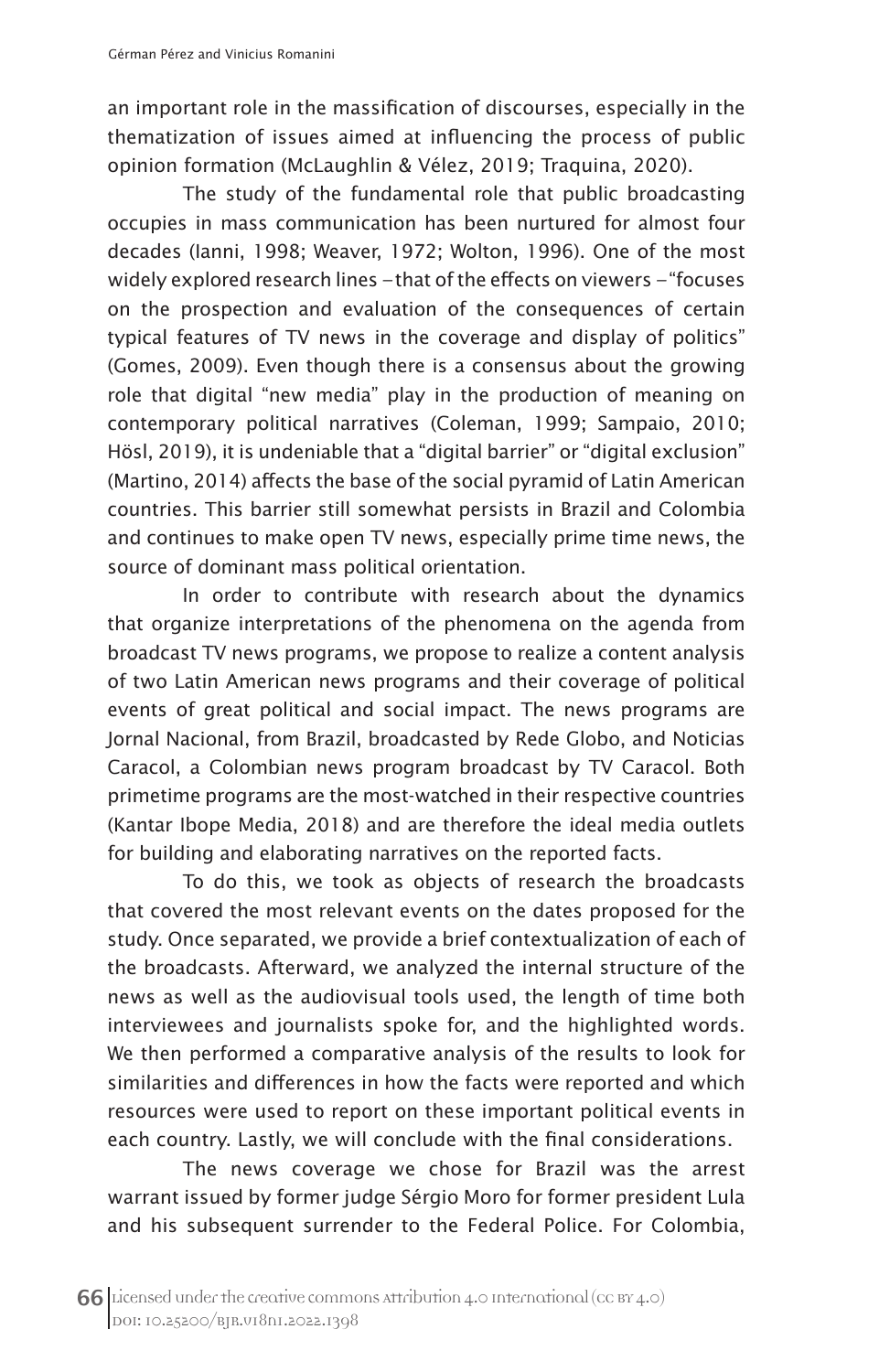we focused on the news coverage of the supreme court's order to detain former President Álvaro Uribe and the subsequent referral of the case to Fiscalía (General Prosecutor Office of the Nation). Both former presidents were the most popular politicians in recent years in their respective countries. They governed for approximately the same period of time and both stood out as political and ideological references, although at opposite ends of the spectrum.

#### **2 Research methodology**

For this comparative journalism study, we conducted a content analysis (Bardin, 2011) of two similar political events and their news coverage by important Brazilian and Colombian television news programs. We organized the results using a hybrid technique of quantitative/qualitative analysis (Bauer, 2002), adopting as temporal cut-off the key dates in the two processes in question: in the case of former president Lula, his conviction and imprisonment, and in the case of former president Uribe, his detention, change of jurisdiction and subsequent release. We analyzed the collected material with an open model (Silva, 2005) from which we defined the elements for quantitative analysis: speaking times, audiovisual features, active voice, and keywords.

After building the database (see tables 1 to 4) we made a qualitative analysis of the construction of meaning proposed by each news program, their respective editorial choices, and how these choices suggest intent about the events studied. We conclude that the ideological character is present in both news coverages (although more distinct in one of them). The result of the study is relevant when considering the political role these news programs play in the dissemination of news and the construction of public opinion.

 It is not the purpose of this article to explain the cases in detail, but rather to focus on the media representation of specific moments. We will briefly outline the context in which each episode took place.

Lula: the case of former president Lula begins with the Car Wash scandal in 2014, which started with rumors of the former president's possible involvement in the corruption scandals under investigation. After years of rumors and accusations by the press, in 2016 Lula is accused by the Public Ministry of receiving kickbacks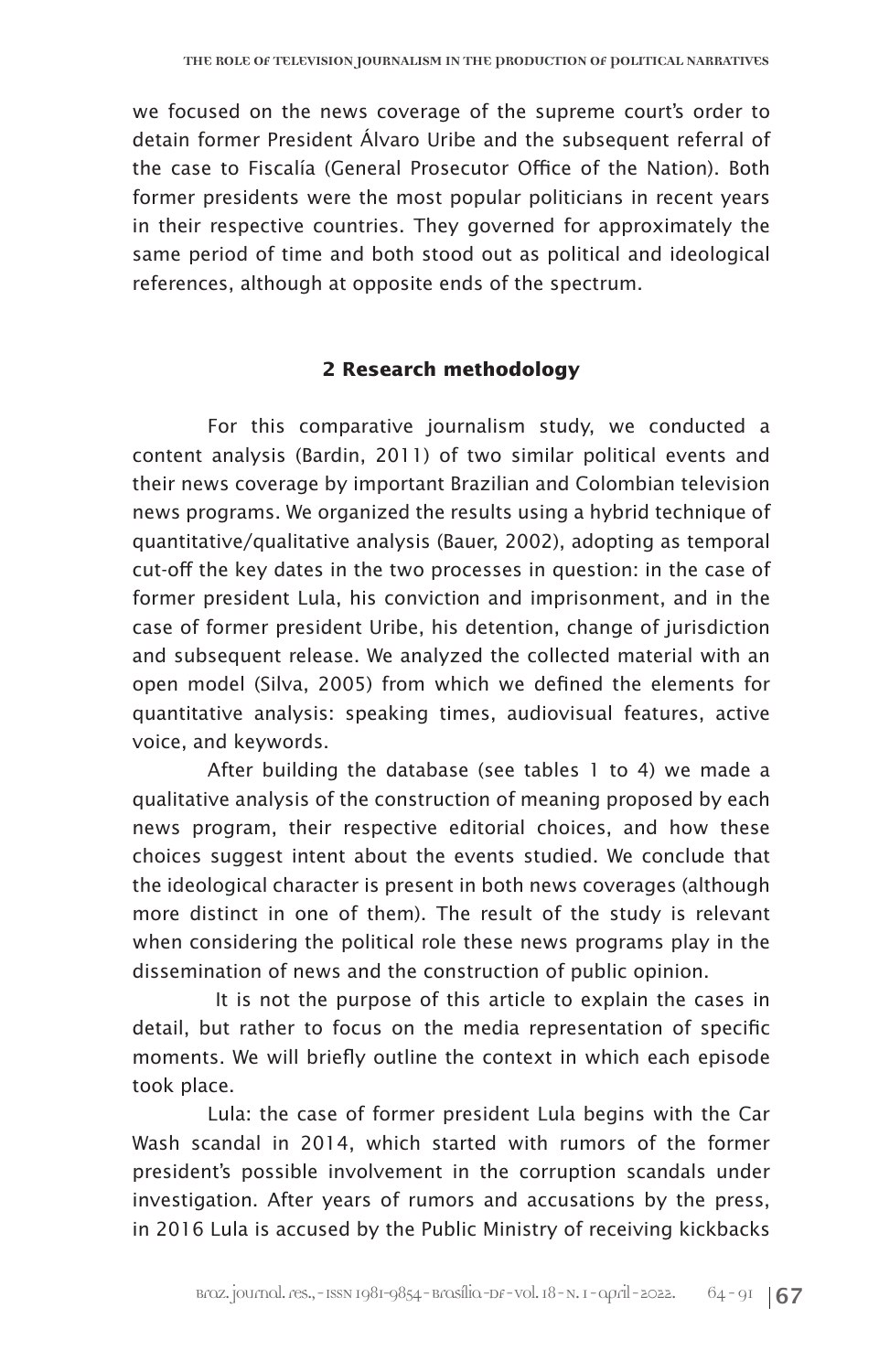and concealment of assets. After months of questionable proceedings and accusations (Proner, 2017), former judge Sergio Moro sentenced Lula to nine years and six months in prison for passive corruption and money laundering. After negotiations, Lula turned himself in to the Federal Police in São Paulo in April 2018.

Uribe: The case against Uribe began in 2016, based on a complaint filed by the former president against the opposition senator Ivan Cepeda. Uribe accused Cepeda of bribing witnesses to implicate him in acts of corruption. In 2018, the Supreme Court, responsible for prosecuting politicians with parliamentary immunity, decided to close the case against Cepeda and based on the evidence, accuse Uribe of the same crimes previously charged to Cepeda, thus opening a new procedure. After two years, the Supreme Court ordered the detainment of the former president for corruption and procedural fraud (Gomez, 2020). The former president went public and published the decision on his Twitter account, and then confirmed it after giving an official statement. The decision became the most talked about topic in the Colombian political scene for weeks afterward.

The news programs were selected according to their audience reach; they are the highest-rated prime time news programs in their respective countries (Rating Colombia, 2020; Kantar Ibope Media, 2018). They also share resources and connections with a large communication network, with both Jornal Nacional and Noticias Caracol belonging to family-owned hegemonic media groups which are strongly linked to traditional economic structures. The Jornal Nacional on Rede Globo is part of the Grupo Globo, which is owned by the Marinho family, the largest media conglomerate in Latin America. The Caracol Channel, which produces Noticias Caracol, is owned by the business conglomerate Valorem, headed by the Santo Domingo family. It is one of the five largest business groups in Colombia and top of the list of conglomerate companies responsible for media products (Forbes, 2020).

The two news programs we studied run their operations in a similar fashion in their respective countries. Noticias Caracol is broadcast daily at 7 pm in Colombia. Jornal Nacional airs at 8:30 pm from Friday to Saturday throughout Brazil. According to websites specialized in measuring ratings (or points relative to the size of the audience per program and channel), this interval between 7:00 pm and 9:00 pm corresponds to the time when more people are watching television both in Brazil (Secretaria de Comunicação Social, 2016) and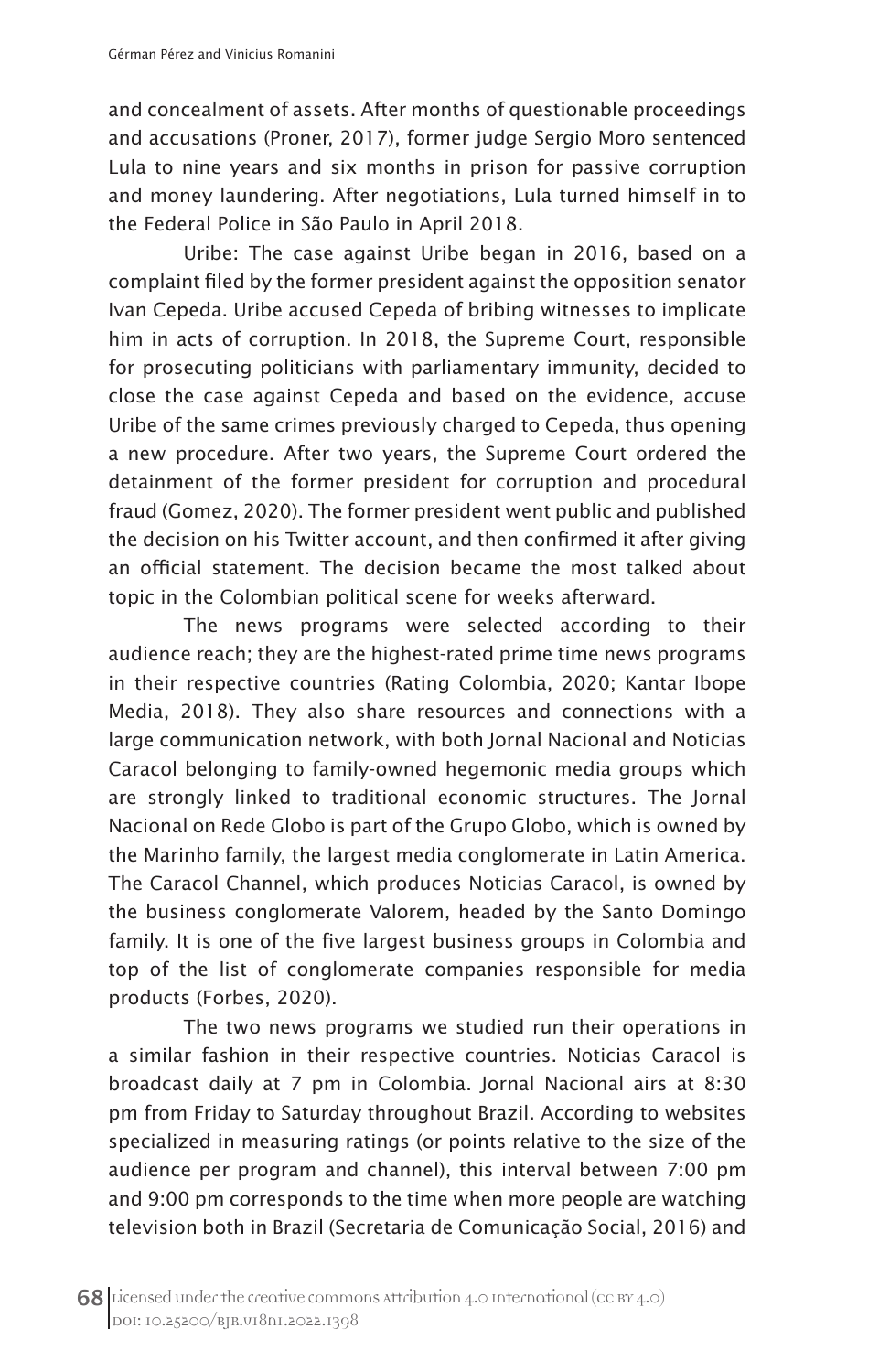Colombia (Kantar Ibope Media, 2018) and is, therefore, a coveted time slot for the construction of readings, especially when concealed by the façade of news objectivity.

Some consolidated features in research on television news in the last decades have maintained focus on electoral events to highlight shorter speaking times for politicians in contrast to the increasing interpretative presence of journalists (Hallin, 1992). However, this article is congruent with the research of professor and researcher Wilson Gomes who says:

> [...] given the dominant grammar of TV news, and admitted its importance for the public visibility of the agents of the political field, [...] it is here to investigate the distribution of visibility in TV news through sound and other verbal and visual forms of presentation of politics. (Gomes, 2009, p. 6).

The corpus for the analysis is constituted by two (2) complete editions of Jornal Nacional: the first on July 12, 2017, the date on which the former Brazilian president was convicted by former judge Sérgio Moro; and the second on April 4, 2018, the date on which Lula turned himself in to the Federal Police in Curitiba, the capital of Paraná (state in the southern region of Brazil). After two hours of editing (one hour each day), we identified 77 minutes of material that focused on the process against Lula.

The Caracol Noticias news program does not make its previous editions completely available, it instead divides the edition into clips and publishes them on its website and its YouTube channel. We looked over all the videos published on the dates of our research and analyzed a total of approximately eighty (80) videos broadcast on these dates: 1) the detention order; 2) the change of jurisdiction; and 3) the freedom order. We selected 15 videos from this total which add to a total of about 60 minutes of video on the subjects under analysis.

#### **3 The Jornal Nacional and Lula's case**

Quantitatively, the analyzed broadcasts of Jornal Nacional devote special attention to Lula's case. Research on Jornal Nacional indicates that the time dedicated to politics in each edition does not usually exceed 20% of the total time (Gomes, 2009; Porto, 2002). However, in the analyzed programs, the time dedicated to politics was significantly higher, considering that the subject Lula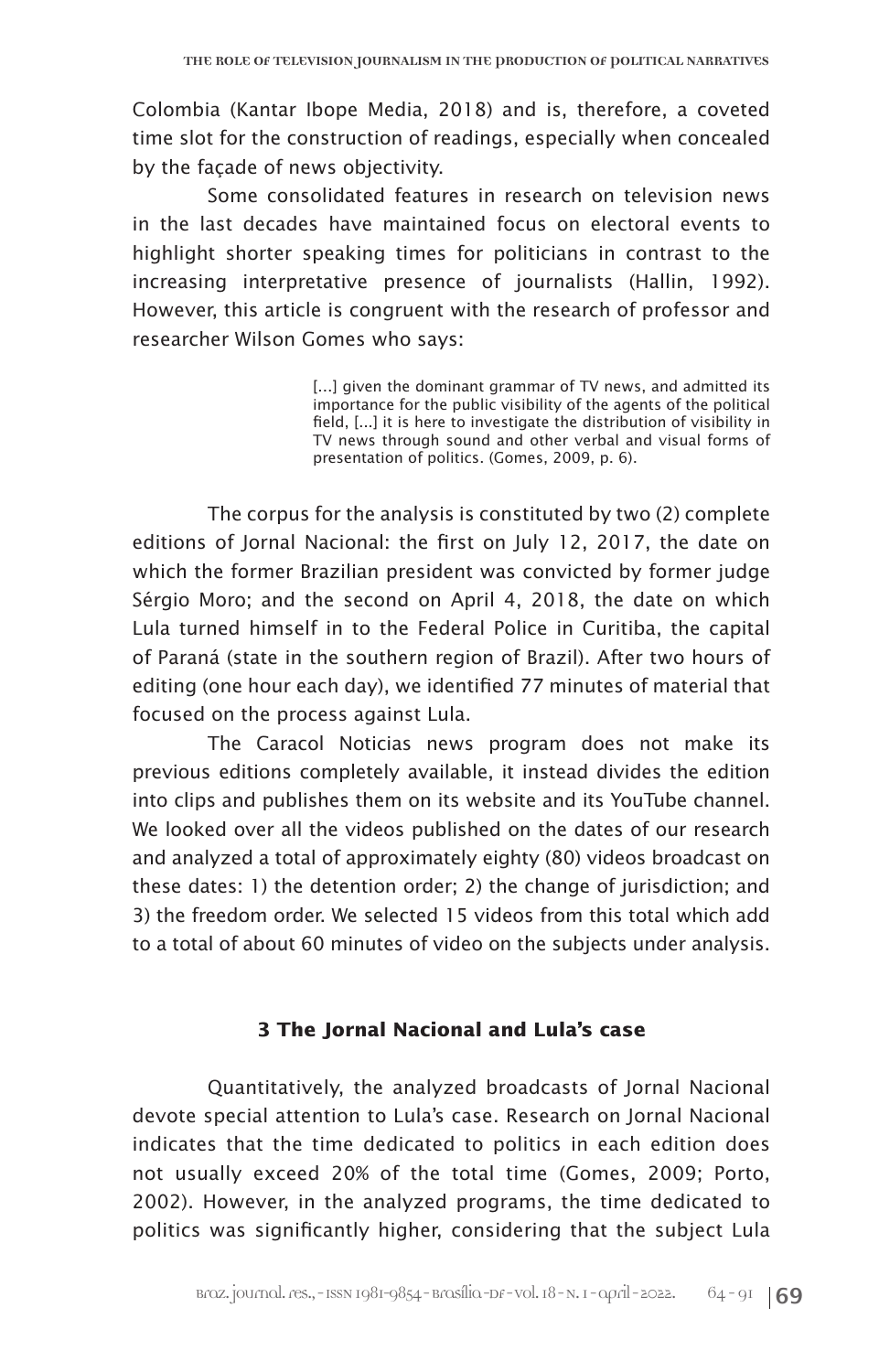is eminently political. On the day Lula was sentenced by former judge Moro, the news program dedicated 31 minutes to the subject, equivalent to more than 58% of the program's gross time. On the day Lula turned himself in to police authorities, the time dedicated to the coverage of this fact and its repercussion was 46 minutes, equivalent to 70% of the news program's air time, a longer edition than usual, with 67 minutes of raw edition against the conventional 53 minutes (see Table 1).

These numbers indicate not only the topicality but mainly the relevance of the case for the public debate at that moment. Considering that the self-proclaimed image of prime time news (and particularly TV Globo's Jornal Nacional) is that of objectivity and neutrality focused on hard news (recent and important facts), the airtime of a subject strongly impacts its visibility in the public sphere (Gomes, 2009), producing the thematization and scheduling of the public debate.

In this sense, we can think that the hierarchy theorized by Shoemaker and Reese in 1996, and later updated in 2013, can still be applied in institutional environments of news content production. They are based on the gatekeeper theory popularized since the 1950s and analyze the levels of influence that "shape the production of news content: [these levels are] individual, media routines, organizational, extramedia, and ideological" (Schwalbe, 2015, p. 3).

In the editions of Jornal Nacional, we observe that a dominant aspect in the most complex reports is the almost uninterrupted narration of a reporter that describes and explains the images, linking them in a flow of apparent causality that proposes a coherent narrative from the fragments, even privileging some characters in the main body of the report and leaving for the final minutes the opposite version. Moreover, from the viewer's perspective, Globo's news is aired between two soap operas, in a moment of idleness and relaxation before the end of the day's activities, which puts the viewer in a particularly receptive state to editorial influences.

The following is a description of the timetable within the edition. By the predominance of voice, the division of these is marked by the voice that is being heard, either in the scene, i.e., with the image of the person who is speaking, or in an off-scene as narrator voice-over supporting images.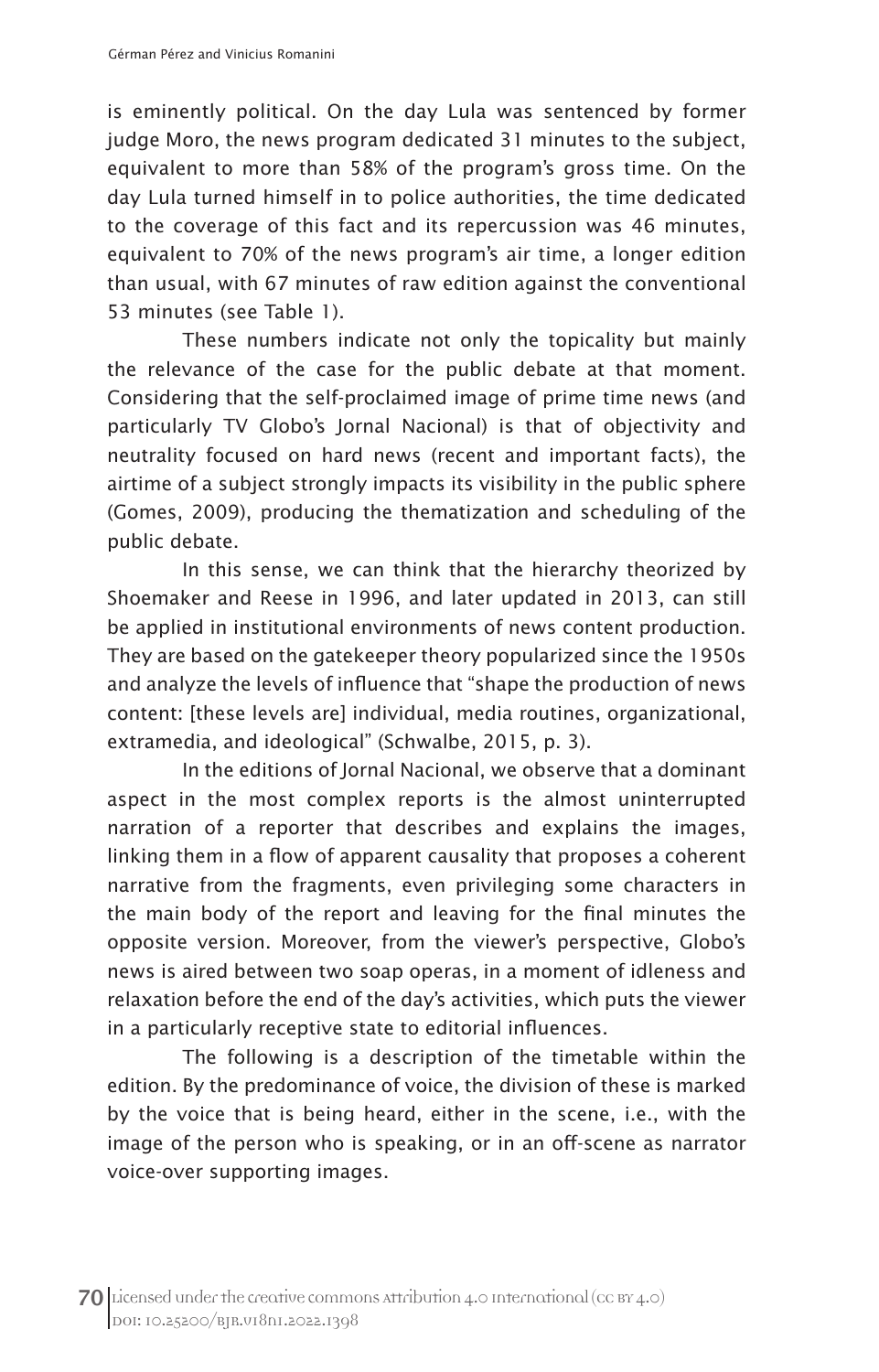#### **Table 1**

| Editions/Internal<br>division<br>of content in<br>minutes | Total editing<br>time<br>(no<br>commercial<br>breaks) | Time<br>dedicated<br>to the case of<br>Lula | Time for<br>Lula<br>supporters           | Time for<br>opponents<br>and<br>others |
|-----------------------------------------------------------|-------------------------------------------------------|---------------------------------------------|------------------------------------------|----------------------------------------|
| July 12, 2017                                             | 53 minutes<br>100%                                    | 31 minutes<br>58%                           | 3 minutes<br>and $3$<br>seconds<br>5.75% | 1 minute<br>and 1<br>second<br>2%      |
| April 4, 2018                                             | 67 minutes<br>100%                                    | 46 minutes<br>70%                           | 2 minutes<br>and $33$<br>seconds<br>3.8% | 3 minutes<br>51 seconds<br>5.7%        |

#### *Division of time in the Jornal Nacional editions*

We can see that although the time dedicated to Lula's case is much longer than what is normally dedicated to articles on politics, the capacity for narrative construction (or the discourse built from the facts contained in the story) is more dominated by the journalists' voice or point of view. Table 1 shows that the time not allocated to supporters or others is given to the voice of journalists who are constantly describing some fact.

The first element that fits in this polarized and polemic context is the trial of former president Lula and its developments. Jornal Nacional, with its large audience base and appearance of impartiality (Bucci, 1996), is responsible for translating a situation into something less chaotic with unbiased political positions; the news program just presents the facts and recaps the events as they occur, or at least this is the image it defends. In addition, we included an analysis sheet with the categories observed in the formal aspects of the news construction.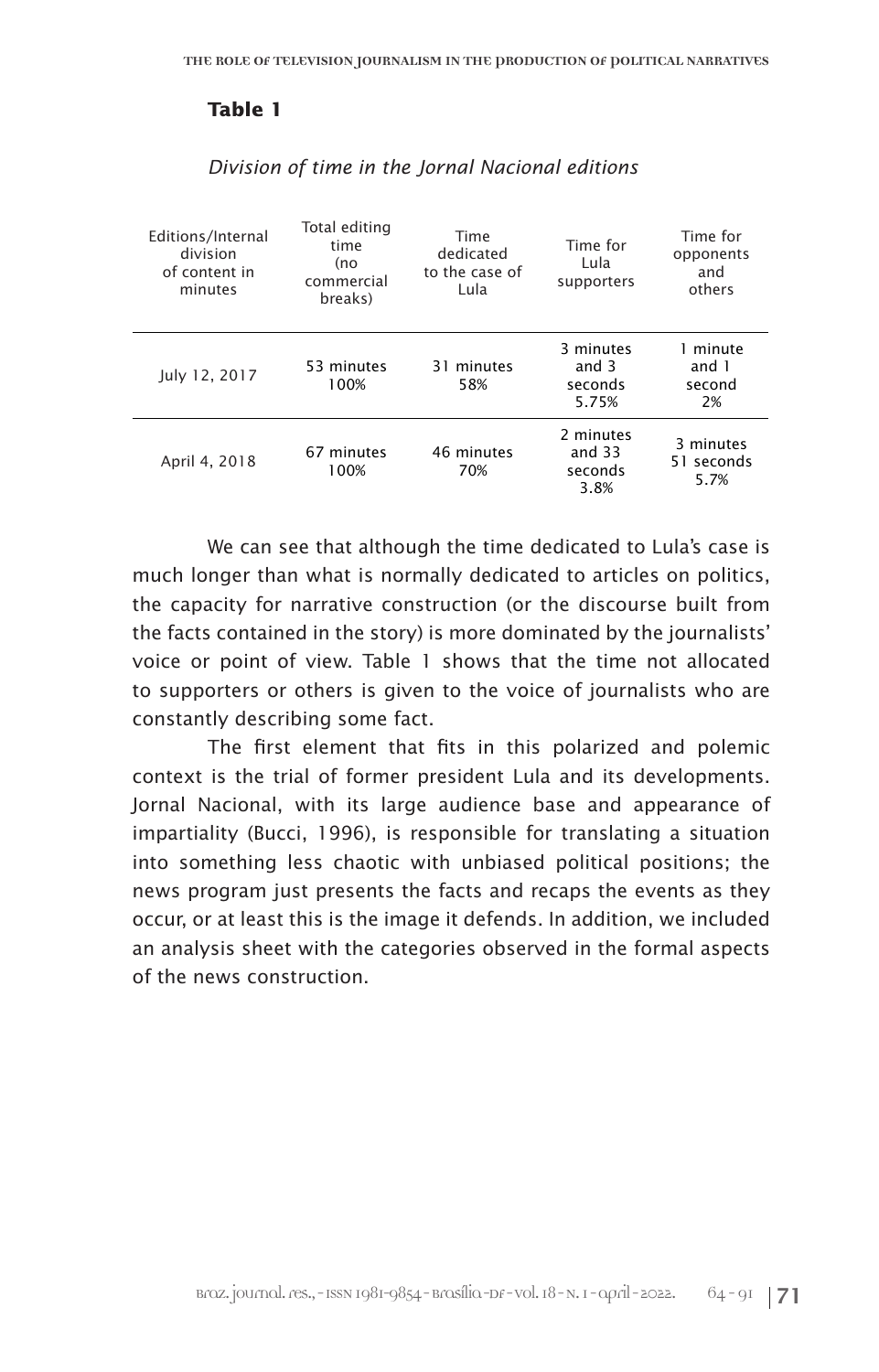## **Table 2**

## *Categories of analysis in the Jornal Nacional editions*

|                                                              | Audiovisual tools                                                                                                                                     | Narration / Text / Voice                                                  | Keyword                                                 |
|--------------------------------------------------------------|-------------------------------------------------------------------------------------------------------------------------------------------------------|---------------------------------------------------------------------------|---------------------------------------------------------|
| 12/07/17<br>Conviction<br>of Lula by<br>former judge<br>Moro | File images to support the<br>text                                                                                                                    | Textual reading of the<br>former judge's sentence,<br>read by journalists |                                                         |
|                                                              | Unclear photos. Taken from<br>hidden cameras                                                                                                          | Journalists' speeches as<br>a synthesis of reactions                      | Common crime,<br>Judge Moro,<br>Conviction              |
|                                                              | Animation: highlight<br>fragments of the sentence                                                                                                     | Testimonials from the<br>reactions                                        | "no one is above<br>the law"                            |
|                                                              | 3D animation, rusty<br>pipeline, 100 reais<br>notes, and photo of Lula<br>with conviction. In the<br>background, you can read<br>the word "convicted" |                                                                           | "documentary,<br>expert and<br>testimonial<br>evidence" |
|                                                              | Animation of the following<br>stages of the proceedings<br>with photos of those<br>involved (e.g., judges)                                            |                                                                           | "Law is for<br>everyone"                                |
|                                                              | Testimonials of the reactions                                                                                                                         |                                                                           | "Partiality"                                            |
|                                                              | Testimony of the defense of<br>the former president                                                                                                   |                                                                           |                                                         |
| 07/04/18<br>Lula's arrest<br>day                             | Helicopter                                                                                                                                            | A narration of the day's<br>events by journalists                         | "globocop"                                              |
|                                                              | A live correspondent on<br>location (airports, detention<br>facility in Curitiba)                                                                     | Fragments of speeches<br>outside the union                                | "tension"                                               |
|                                                              | Teleobjective                                                                                                                                         | Summary of Lula's<br>speech by the<br>anchorwoman                         | "supporters"                                            |
|                                                              | Digital zoom/emphasis on<br>fragments of the frame                                                                                                    | A narration of the next<br>steps in the judicial<br>process               | "live"                                                  |
|                                                              | Repetitive editing                                                                                                                                    | Moro speaks in English<br>without translation or<br>subtitles             |                                                         |
|                                                              | Narrative and montage<br>of tension (images of<br>confrontation between<br>supporters and detractors,<br>the gate being torn down)                    |                                                                           |                                                         |
|                                                              | Journalist in the studio,<br>standing off to the side of the<br>screen with live pictures                                                             |                                                                           |                                                         |
|                                                              | Interview image of former<br>judge Moro                                                                                                               |                                                                           |                                                         |

72 Licensed under the creative commons Attribution 4.0 International (CC BY 4.0) DOI: 10.25200/BJR.v18n1.2022.1398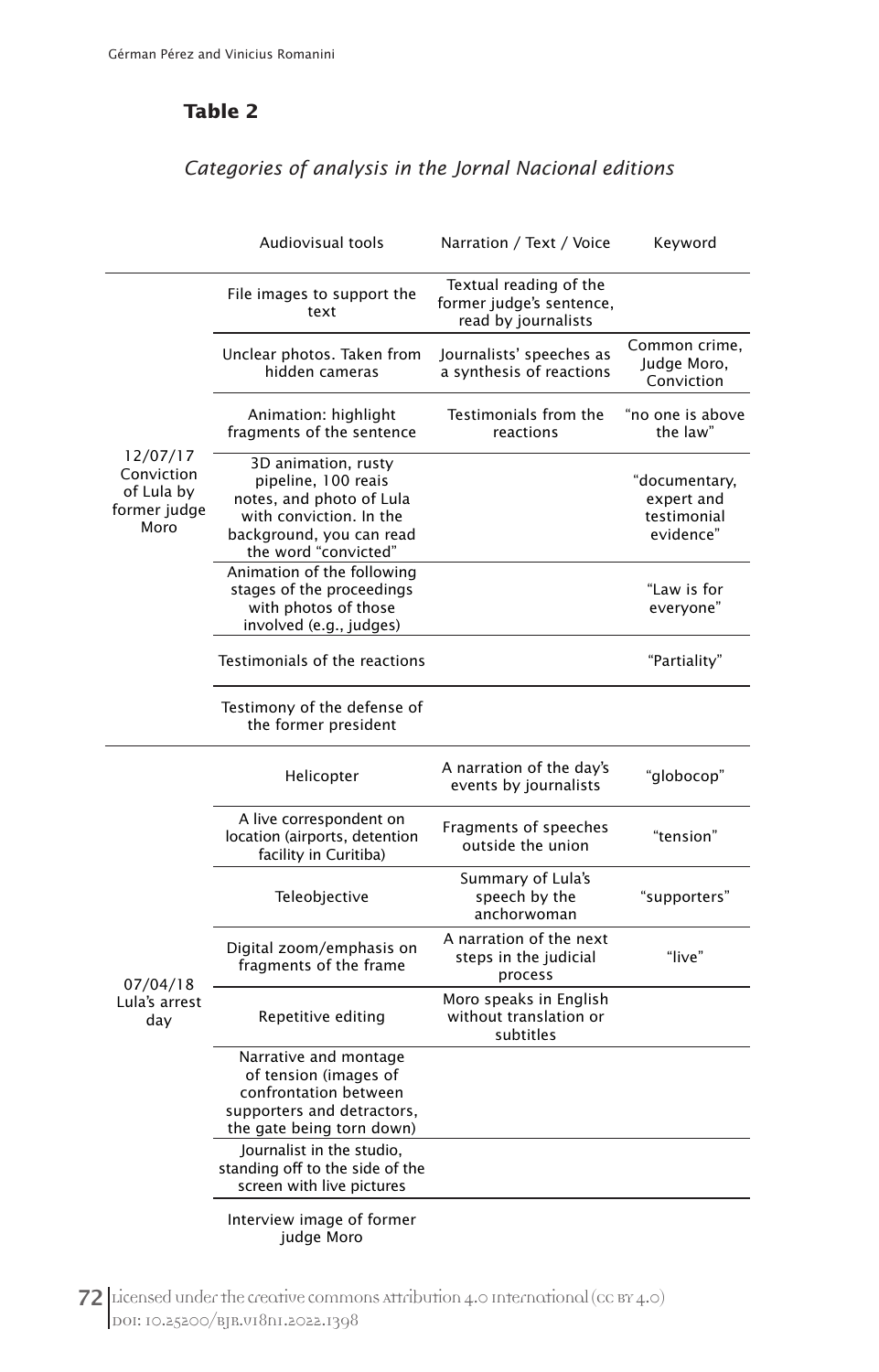We see some elements that allow us to question the objectivity of the editions under analysis. Let's start with the July 5, 2017 edition, the date that former Judge Moro convicted Lula. The news program begins by announcing that Lula was the first president in the history of Brazil to be convicted of common crimes, something they would continue to repeat and focus on throughout the broadcast.

After 20 minutes of covering cases of corruption with Temer's government, the anchorman for the newscast presents the case seriously, mentioning for a second time that the conviction was upheld only after the judge "analyzed documentary, expert and testimonial evidence" (sic). After presenting the case, the anchorman invited viewers to continue watching after the commercial break. The closing image as the Jornal Nacional went to break showed a picture of Lula's face on a newsroom montage with the words "passive corruption and money laundering" next to it, as shown in Figure 1.

It is evident from the narrative construction of this episode that the facts were read according to what the judge had said. This is apparent in the program's decision to dedicate 15 minutes, or 50%, of the total analysis to reading and explaining the sentence. The program has the news anchors and off-air voices of other journalists explaining the facts, accompanied by images of the actors mentioned in their discussion. These images were primarily of Lula, of the Guarujá triplex case<sup>1</sup>, and of a 3D montage of a dark and dirty space, including animation stills of what looks to be a rusted pipeline with notes of R\$ 100 scattered around it, alluding to the idea of hidden money, in a caricature of the corruption present in the sentence (See figure 2).

#### **Figure 1**



*Image of Jornal Nacional broadcast*

Source: Jornal Nacional (12/07/2017)4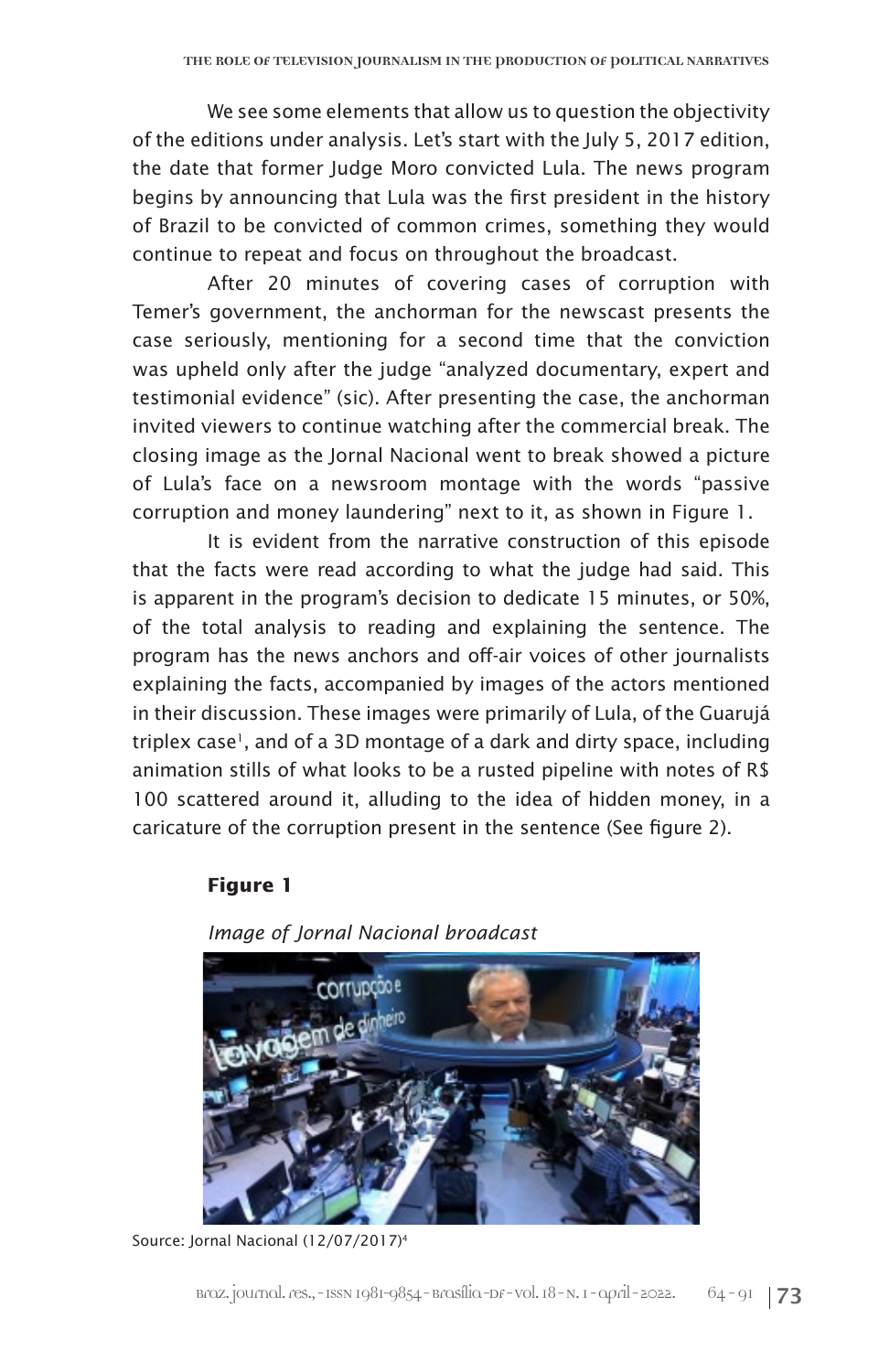**Figure 2** 



*Image of Jornal Nacional broadcast*

Source: Jornal Nacional (12/07/2017)<sup>5</sup>

In this edition, the news program seeks to explain each of the evidential elements used in the ruling as well as demonstrate how the former president was not able to give clear explanations to the accusations of his guilt.

The part dedicated to the judge's ruling dominates, yet it is journalists who narrate the words of the judge, whose power as an institutional figure is given a prominent place in the news. The images of the former judge are always taken from his official speeches where he is seen smiling and looking pleasant.

After 20 minutes of describing the ruling and the direction the process should take after the trial, the news program got reactions from public figures, mainly in the Senate. This is a short segment, less than a minute in length, which shows three  $PT<sup>1</sup>$  senators talking about the ruling. The senators are always talked about as being "under investigation" or "accused in the Car Wash scandal"2 before anyone even hears their arguments and how they criticize the ruling handed down by the former judge.

Here, the editorial line becomes a little less descriptive, which we understood as a discursive strategy for reading this event. For example, at the 44'27'' mark, journalist Camila Bonfim, who presented the segment and introduced the senators who support the former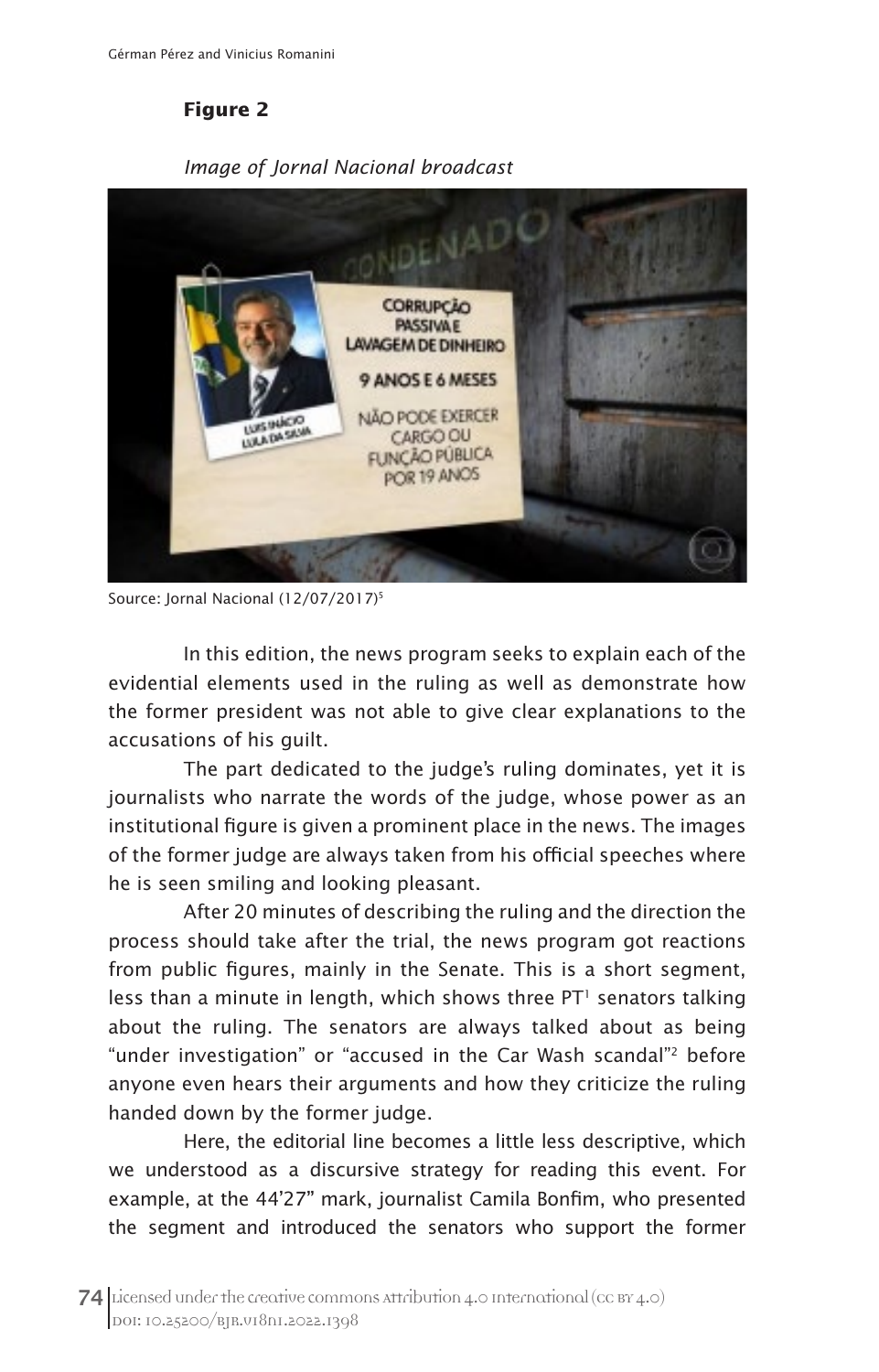president, speaks to the camera and says: "members of the Workers Party expected this ruling and already have a strategy lined up: disqualify the decision of Judge Sergio Moro". The statement presented in the same tone and the same formal hierarchy as other analyses was noticeable when we saw 20 minutes of arguments that defend the evidence and that organize the reading of the facts from the ruling itself.

The same speaking time was given to the senators who defended the ruling as the senators who criticized it, with a minor difference of 10 seconds more given to the senators who supported the ruling. The edition then shows the defense's official statement, given in a hotel in São Paulo. The program dedicates three minutes and 38 seconds to this part, a substantial amount considering how the program is laid out. During this segment, the defense organizes the arguments and mentions the strategies they will use, stressing that the ruling was for a crime that had not been proven to occur.

This is the last segment with external images in this edition before the program returns to the news anchors. The closing theme begins, and the news anchors show a list of open processes against the former president. This allows us to conclude that there is a large number of cases against the former president in addition to what was mentioned in the program. Words like "defendant", "inquiry", "criminal organization", "Petrobras defraud", and "hidden bribe" end the segment on the former president. Viewers are then told to stay tuned for the football game right after the soap opera.

When studying the place of news on television, Bucci states that "television news knew how to add to the general rule of spectacularization, a melodramatic course, almost as if it were a piece of fiction" (2000, p. 27). Thus, the news, inserted in the logic of spectacularization, competes for viewers by showing images and texts to build a coherent narrative.

We see that Jornal Nacional seems to have internalized the resources to maintain its struggle to be a protagonist in the entertainment field. The beginning of the coverage of former president Lula's surrender seems to represent this. The second edition we analyzed was from April 6, 2018, the day ex-president Lula turned himself in to the Federal Police. This newscast began with unclear images, which viewers are used to seeing in a sensationalist television show like this one which pursues criminals or cars which are on the run.

Analyzing the characteristics of telejournalism, Canavilhas comments on the effect of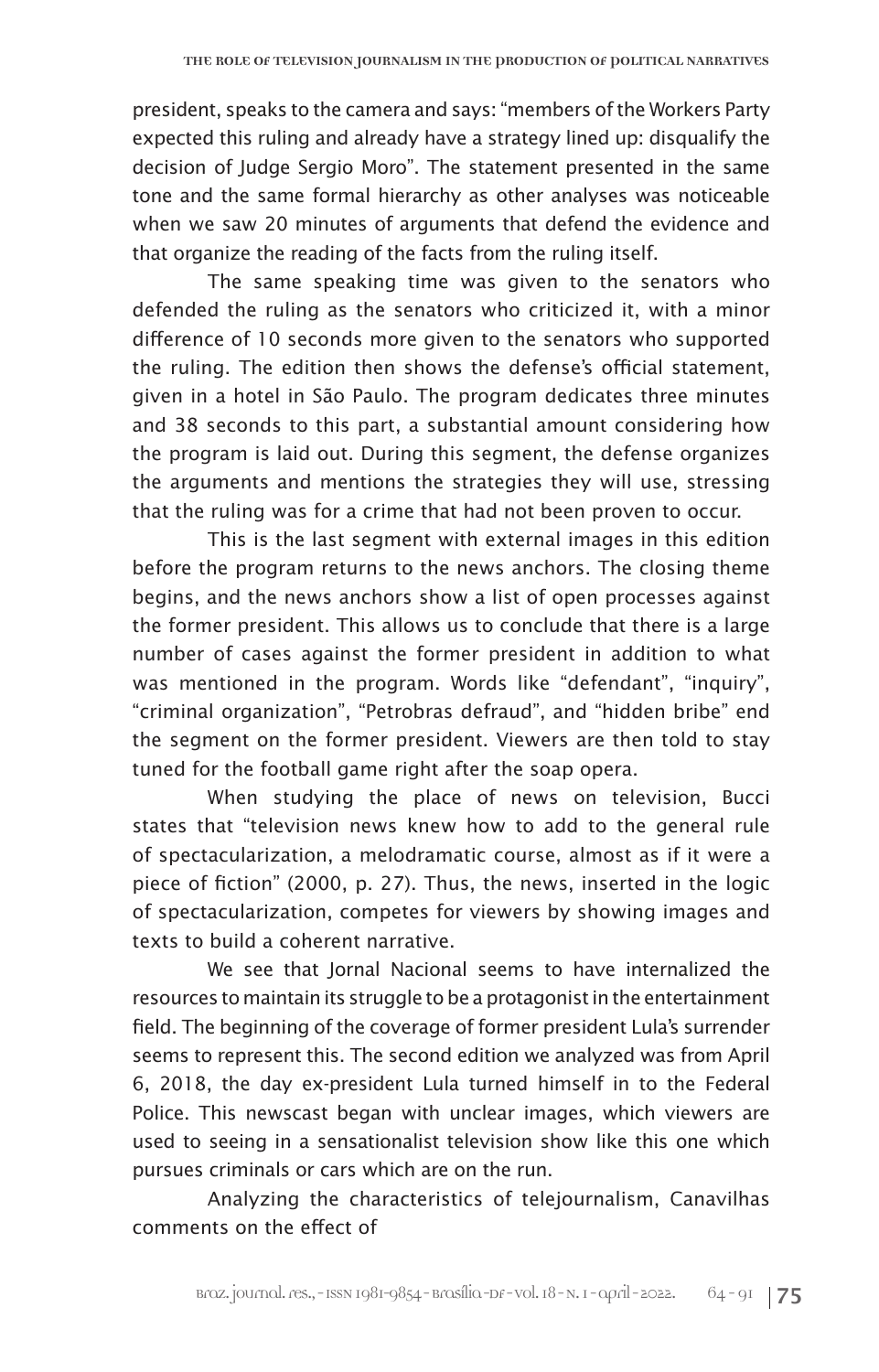#### live broadcasting:

[The] maximization of emotion is transmitted via information in real-time. If the live broadcast is associated with the unforeseen, then the information-show reaches its highest point [...] the broadcast does not allow points of view: the images are taken in raw, leaving only freedom for commentaries. The lack of background leads to the uniformization of the commentary and redundancy since the event is only the moment. (Canavilhas, 2001, p. 9).

The use of the long-range camera and digital zoom to facilitate what is being narrated (sometimes the image was paused to highlight a particular element within this disorganized scene) is understandable because, after all, it is a crime that is being recorded, and the poor aesthetics almost highlight the marginal character of the situation.

The images at the beginning of the April 7, 2018 edition are shot similarly but the subject the cameras are following is former president Lula, in the moments leading up to his surrender. Once the edition begins, the news anchors briefly highlight the events of the day and quickly move on to live images of the plane taking off. Live images are one of the most distinctive features of television and news.

The image is simple: just a small plane taking off. The image is poorly lit and follows the movement of the plane on the runway and according to the video edition, we think that the plane may have taken off a little earlier as now a helicopter is following the plane. The journalist repeats several times: "we have just seen the plane take off here at Congonhas airport, in the south zone of São Paulo", "you are with us live at this moment, you can see...". There are almost three minutes of coverage dedicated to the plane without any other idea being developed other than the reiterating of the two phrases mentioned above.

The presentation of facts is the editorial logic of all editions and is mostly guided by the speech of journalists who manage the information to build meaning. The speeches of external agents comprise only 9.5% of the entire program. From this total, 3.8% are voices in support of the former president (see Table 1).

The narrative in this edition summarizes the day's events and centers on the figure of the former president who was speaking to the "steelworks union in the ABC Region (metropolitan area of São Paulo)". The speeches describe large segments of time using supporting images, mainly of the helicopter and some showing a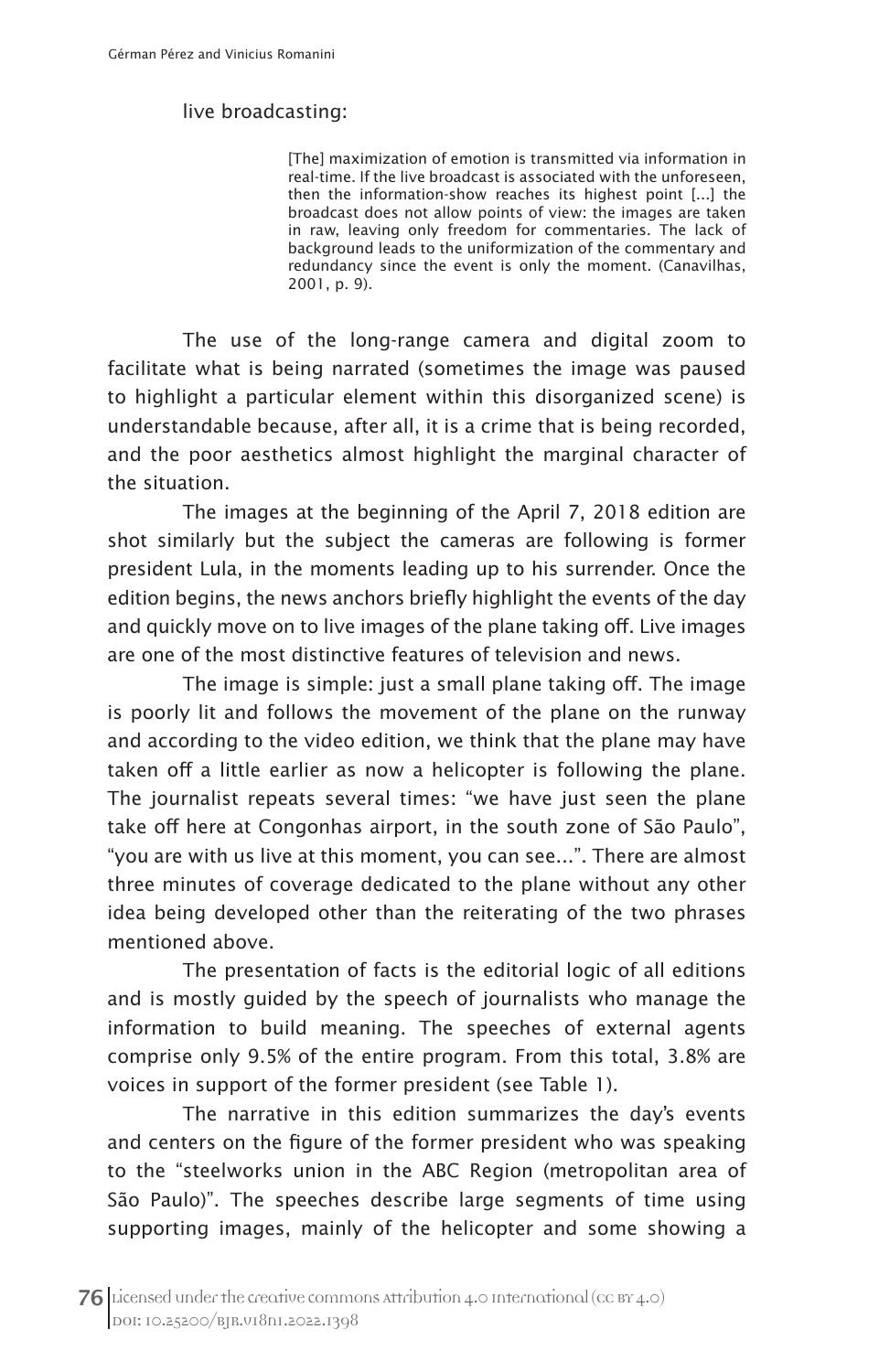close-up of the former president and his supporters in the car where the speeches were held. These journalists' narrations are accompanied by fragments of speeches, Dilma Rousseff saying a prayer, which is given a representative time (29 seconds), and three fragments of Lula speaking, about 30 seconds in length for each.

Lula spoke for more than 10 minutes, so it was interesting to see how the segments summarized his speech. There were three segments in total: the first has Lula criticizing Moro; in the second he talks about the MST (the Movement of Landless Rural Workers) and the organized protests and tire burning; in the third, he talks about his reasons for why he decided to turn himself in. This amounts to a total of one minute and thirty seconds of edited speech.

After commenting on the rest of Lula's speech and on the reactions of those who opposed it, the edition continued to describe the day's events, using mainly long-range images, digital zooms, and a constant tension in which supporters of the former president were described as creating problems for the authorities, blocking the flow of traffic, and not allowing journalists to get close to them, forcing them to record from a distance.

The news program also has a large block that is edited and narrated by several journalists who comment on the process of the former president, going through each accusation and how the defense's arguments were invalidated in the process. It also shows the place in Curitiba where the former president was to be detained and how this was included in his sentencing. At this time, they added a segment, only a few seconds in length, of an interview with Moro in which he is speaking English, but it was not translated or subtitled into Portuguese.

After giving details of the process and showing segments where judges used technical terms to describe the illustrated events, the segment on Lula concluded with images of the Federal Justice building in Rio being vandalized. This segment lasts for more than three minutes which included separate interviews condemning the vandalism and the attack on the building.

Other statements were also given in a closed individual interview by opponents and critics of the former president condemning his speech, reinforcing the narrative that the "powerful must also answer to justice". The only reaction opposed to Lula's imprisonment in this program came from a PC do B (Brazil's Communist Party) deputy. His segment lasted a total of 13 seconds.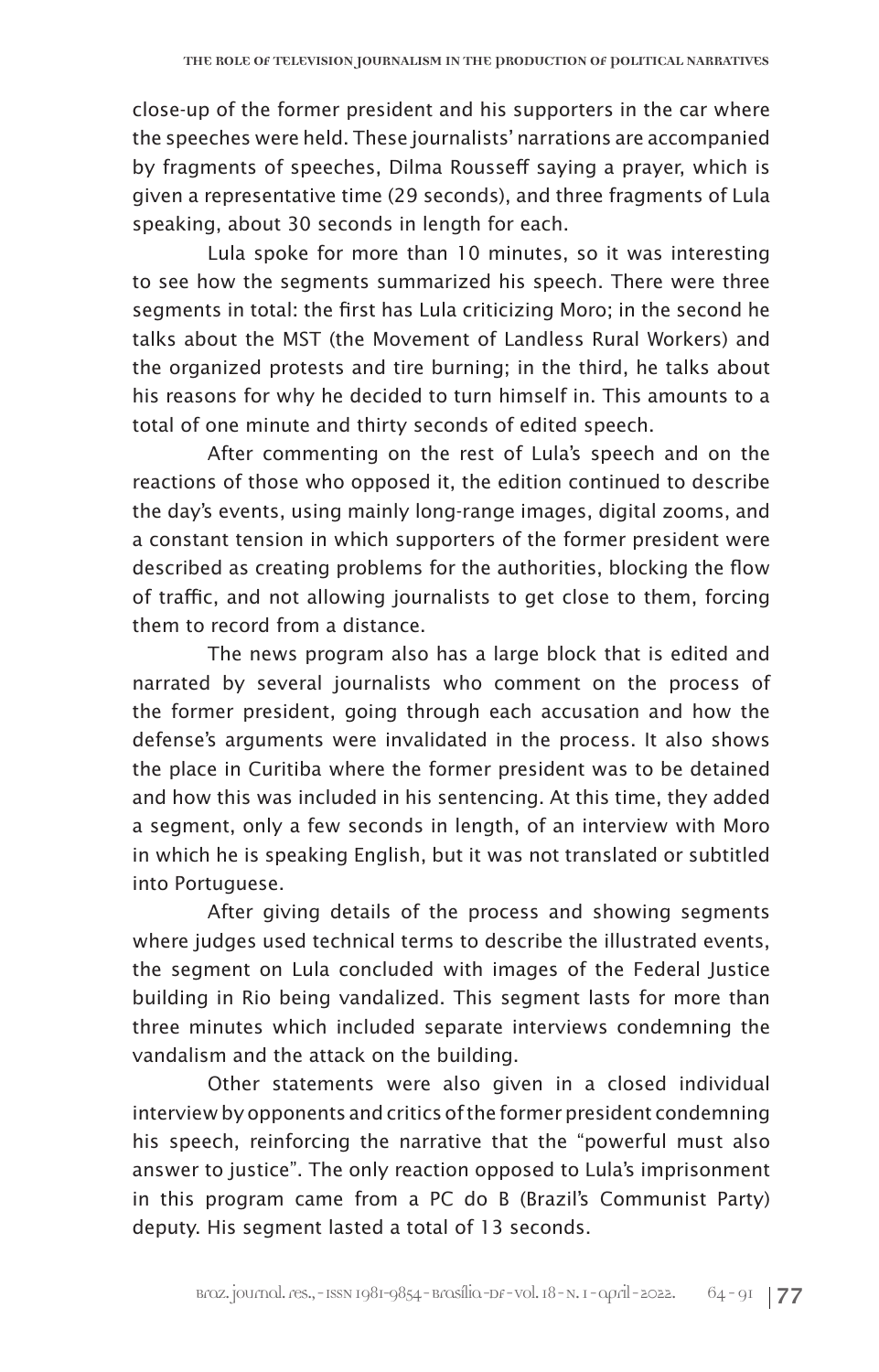#### **4 Noticias Caracol and the Uribe case**

The material gathered from the newscast in Colombia consisted of videos that were uploaded on the relevant dates for our research, as listed in the table below:

#### **Table 3**

#### *Number and time of videos on Noticias Caracol*

| Date of issue | Number of videos | Total length of videos    |
|---------------|------------------|---------------------------|
| August 4      |                  | 33 minutes and 12 seconds |
| August 31     |                  | 10 minutes and 47 seconds |
| October 10    |                  | 15 minutes and 44 seconds |

The Caracol news channel only uploads clips of its broadcast material on its YouTube channel, thus making a complete analysis of the broadcast impossible. As a result, we selected the clips that referred to the case under analysis in this paper and which were posted on the same dates we analyzed them. On the first day, August 4, 2020, we divided the videos into lengths ranging from one to eight minutes.

Of the seven videos we studied, we easily identified three as having been published after the event itself had occurred, in other words, they were reaction videos and organized with last-minute information. The other four videos were published at the end of the day and had a more elaborate tone with more time spent on editing.

In the afternoon videos, we found a significant amount of time, around eight minutes, dedicated to a video interview held with two senators who oppose the government and the former president, Uribe. In the evening videos, priority was given to the narrative construction from the journalist's perspective, a chronological recap of the events lasted for about 30 seconds (in a four-minute and twenty-one-second video) reading statements from the former president himself. Another 50 seconds were dedicated to the journalists reading tweets that the former president had published during the process.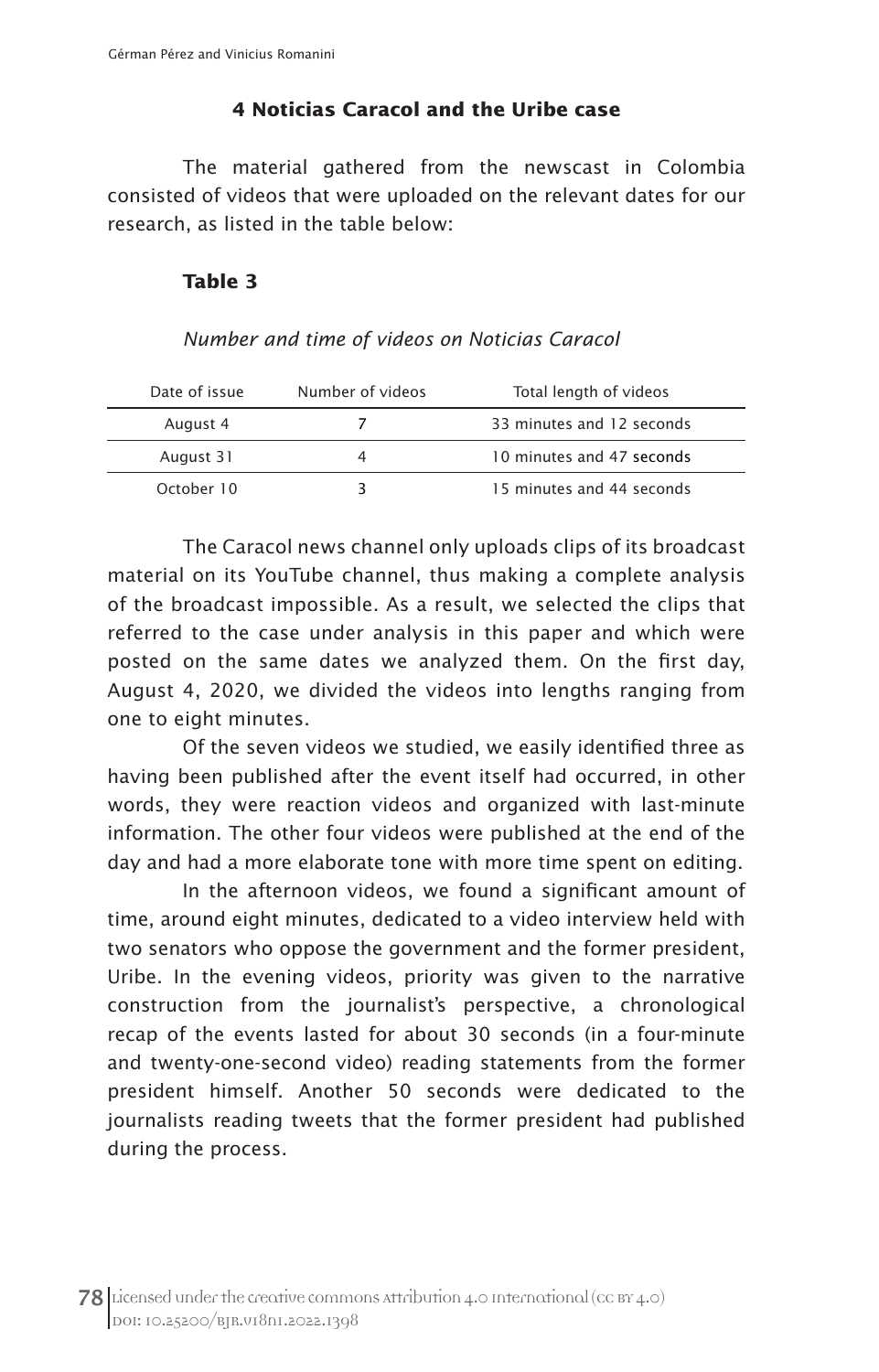#### **Table 4**

## *Categories of analysis in the Noticias Caracol editions*

|                                    | Audiovisual tools                                                                                                                                                     | Narration / Text /<br>Voice                                                                        | Keywords (in Spanish)                                                                                                                           |  |
|------------------------------------|-----------------------------------------------------------------------------------------------------------------------------------------------------------------------|----------------------------------------------------------------------------------------------------|-------------------------------------------------------------------------------------------------------------------------------------------------|--|
| 04/08/2020<br>Arrest order         | Split-screen with journalists Journalist narrations<br>who specialize in<br>different aspects of the<br>case.<br>File images of Uribe walking<br>in public buildings. | presenting the<br>videos and<br>testimonials.<br>Uribe's tweet was<br>narrated by a<br>journalist. | Supreme Court;                                                                                                                                  |  |
|                                    | Archive footage of Uribe's<br>interviews.                                                                                                                             | Audios of telephone<br>wiretaps on the<br>former president.                                        | detención domicialiaria;<br>reacciones; efectos<br>políticos; respeto a la<br>justicia; nadie está por<br>encima de la ley;<br>análisis; fraude |  |
|                                    | Images illustrating the text.                                                                                                                                         | Interview with the<br>victim (senator<br>Cepeda).                                                  |                                                                                                                                                 |  |
| against former<br>president Uribe. | Featured Uribe's Tweet.                                                                                                                                               |                                                                                                    | processual;                                                                                                                                     |  |
|                                    | Video of Uribe making<br>journalists and guests<br>laugh.                                                                                                             |                                                                                                    | manipulación de<br>testigos; grabaciones;<br>JEP (Justicia especial<br>para la paz).                                                            |  |
|                                    | Graphics to illustrate the<br>phone wiretaps.                                                                                                                         |                                                                                                    |                                                                                                                                                 |  |
|                                    | Live interview with the<br>victim of the lawsuit.<br>Interview with opposition<br>senator.                                                                            |                                                                                                    |                                                                                                                                                 |  |
| 31/08/2020                         | Archive images of the<br>characters mentioned.                                                                                                                        | Introduction and<br>explanation of<br>journalists.                                                 | Fiscalia; process;<br>expertise; jurisdiction.                                                                                                  |  |
|                                    | Expert Testimonials (video<br>conferences).                                                                                                                           | "Authority"<br>explanation from<br>experts.                                                        |                                                                                                                                                 |  |
|                                    | Depositions from the case.                                                                                                                                            | Opinions from the<br>parties (counsel for<br>the defendant and<br>victim).                         |                                                                                                                                                 |  |
|                                    | Journalist in the studio with<br>images of the next steps<br>of the process on the side<br>of the screen.                                                             | Opinions of<br>opponents and<br>supporters of the<br>defendant.                                    |                                                                                                                                                 |  |
| 10/10/2020                         | Journalists on set.                                                                                                                                                   | Journalists'<br>narration<br>summarizing the<br>facts.                                             |                                                                                                                                                 |  |
|                                    | Trial session in the video.                                                                                                                                           | A segment of<br>the judge's<br>speech granting<br>the defendant's<br>freedom.                      | Libertad, juez de<br>garantias, indagatoria,<br>imputación, "gracias a<br>dios".                                                                |  |
|                                    | A journalist reporting live<br>from home.                                                                                                                             |                                                                                                    |                                                                                                                                                 |  |
|                                    | Supporters of the former<br>president in interviews and<br>speeches.                                                                                                  |                                                                                                    |                                                                                                                                                 |  |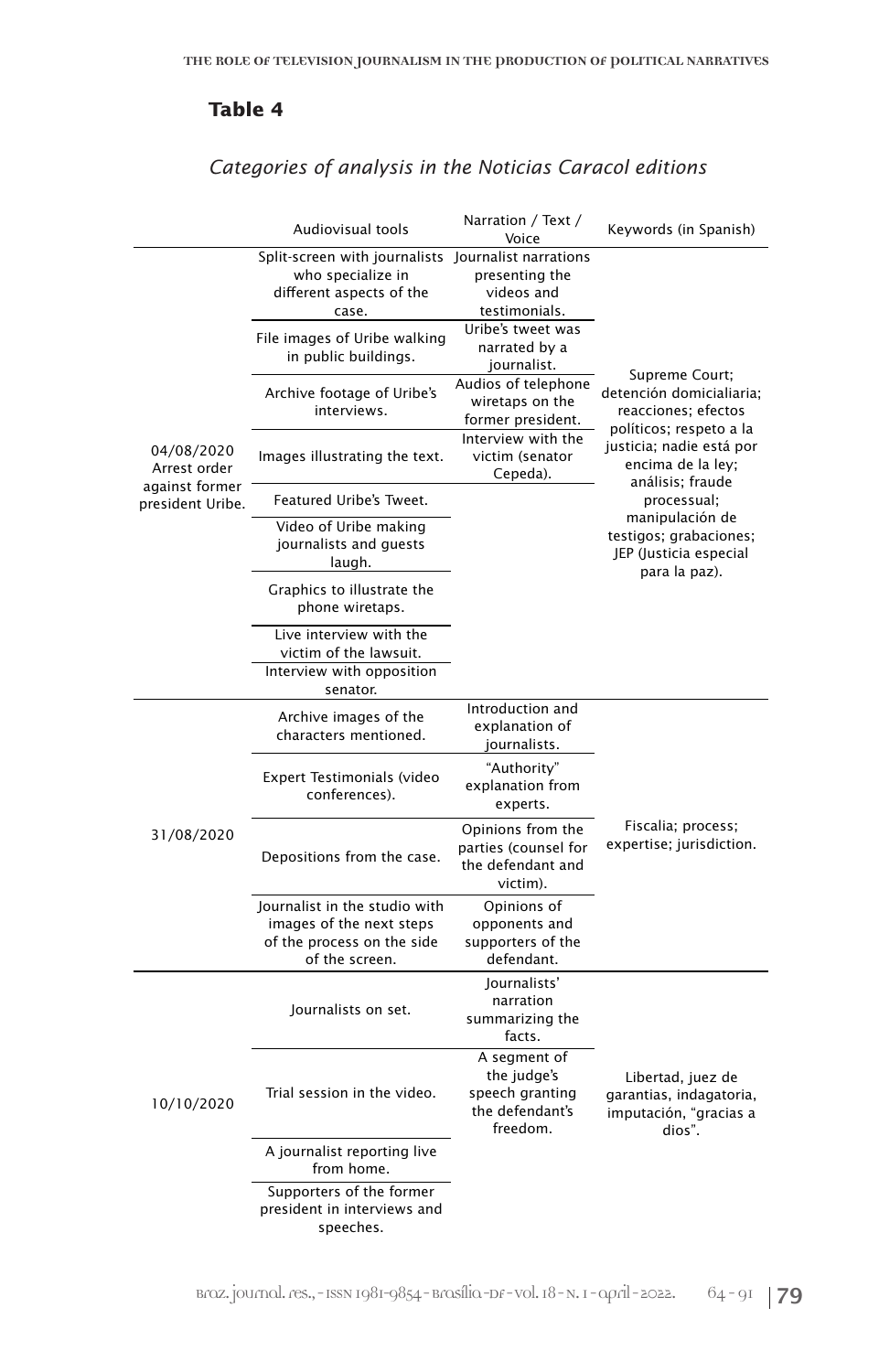The news is presented in a serious tone and does not contain many visual elements, the videos refer to the subjects that are being mentioned and even take images and segments from the afternoon broadcast and repeat them in the evening broadcast. The content maintains an inquisitive nature about the development of the events, together with a perception of uncertainty constantly repeated by the news anchor when he says that the detainment of the former president may lead congress to "a polarized and enraged environment" between "supporters and opponents of the president", a statement that highlights the value the newscast gives to the former president.

The second day of the Uribe case we analyzed was August 31, 2020, the same date on which the case was moved to another jurisdiction. This was a significant change in the case, and it is quite surprising that there are only four news clips published about it on this day. Only one of these clips lays out the steps behind the decision to move jurisdiction, another one speculates on the future of the case, and two others talk about the victim in the case, Senator Ivan Cepeda.

The four videos have a total running time of 10 minutes, about four minutes of which contain interviews with, and statements made by, subjects relevant to the case: the victim and the defendant's lawyer; experts; a Supreme Court minister; and former attorney general of the republic. We observed that the Caracol newscast objectively represented the parties in the case, which provided for a less monopolized elaboration of the narrative construction of the events.

The third day analyzed was October 10, 2020, the date when the ruling judge in the Uribe case declared that the defendant was to be set free. The decision was made based on a change that had occurred to the law which affected the rules of the case as they applied to the defendant. The coverage of this event was brief, almost reserved, in comparison to the coverage on the case from the other days.

The news report presents the news based mainly on images taken from the virtual hearing, in which the judge, using legal language, concludes the trial by issuing the immediate release of the defendant. The journalistic analysis focuses on the rigor of the law applied in the case, that is, a reading of the technical aspects of the events and avoiding any political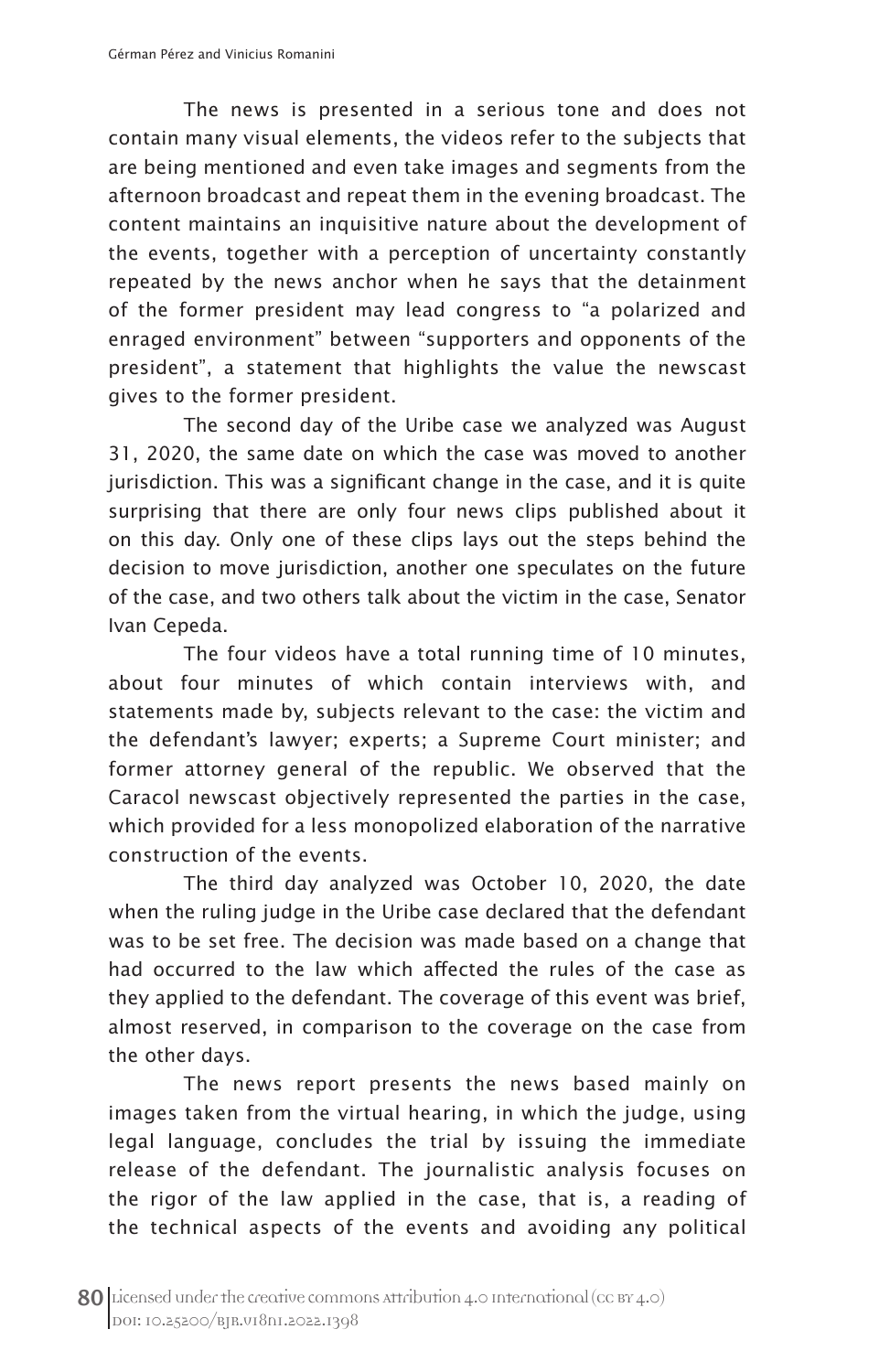assessments or positions. This is reinforced by the guests, experts, and former judicial officials who state that, to quote the words of one of the guests, "here you cannot evaluate things from an emotional or political point of view, only a legal one" (Alfonso Iguarán, Interview for Noticias Caracol, October 10, 2020)<sup>6</sup> It also draws attention to the lack of room space for any alternative readings of the event; the journalists, specialists, and other guests all agree with the notion of independence and objectivity of justice. However, the off-screen journalists do allude slightly to the possibility of further polarization due to the judge's ruling, which may also suggest an editorial decision to avoid positions that openly support polarization.

#### **5 Elements for the construction of the analysis**

When talking about the development of the importance of media and news as articulators in public debate, Habermas states (Barbero, 1991) that the function of journalism is to constitute itself as a space of open deliberation between the public and private fields, thus highlighting its relationship with politics and the defense of democracy. Thus, the Habermasian view "emphasizes the potential for a strong democracy through public deliberation in the media sphere", as researcher and professor John Nerone (2013, p. 448) claims. However, this contrasts with a tragic loss of this quality today, as "wasted on the capture of media, first by the market and then by industrial capitalism, as the 19th century gave way to the 20th century" (p. 448).

In contrast to the view of the media being controlled by politics, there is also a historical analysis of its role as the driving force behind creating the media and the press, including the development of a media culture that emphasizes political neutrality and even a certain kind of "objectivity" (Schudson, 1978). These two aspects – the market and the political control – have followed the press since the nineteenth century; these elements are still present in discussions about journalism, although adapted to the major technological revolutions and crises that have occurred over the years in journalism.

In the Brazilian case, we need to consider other elements when evaluating this objectivity. The following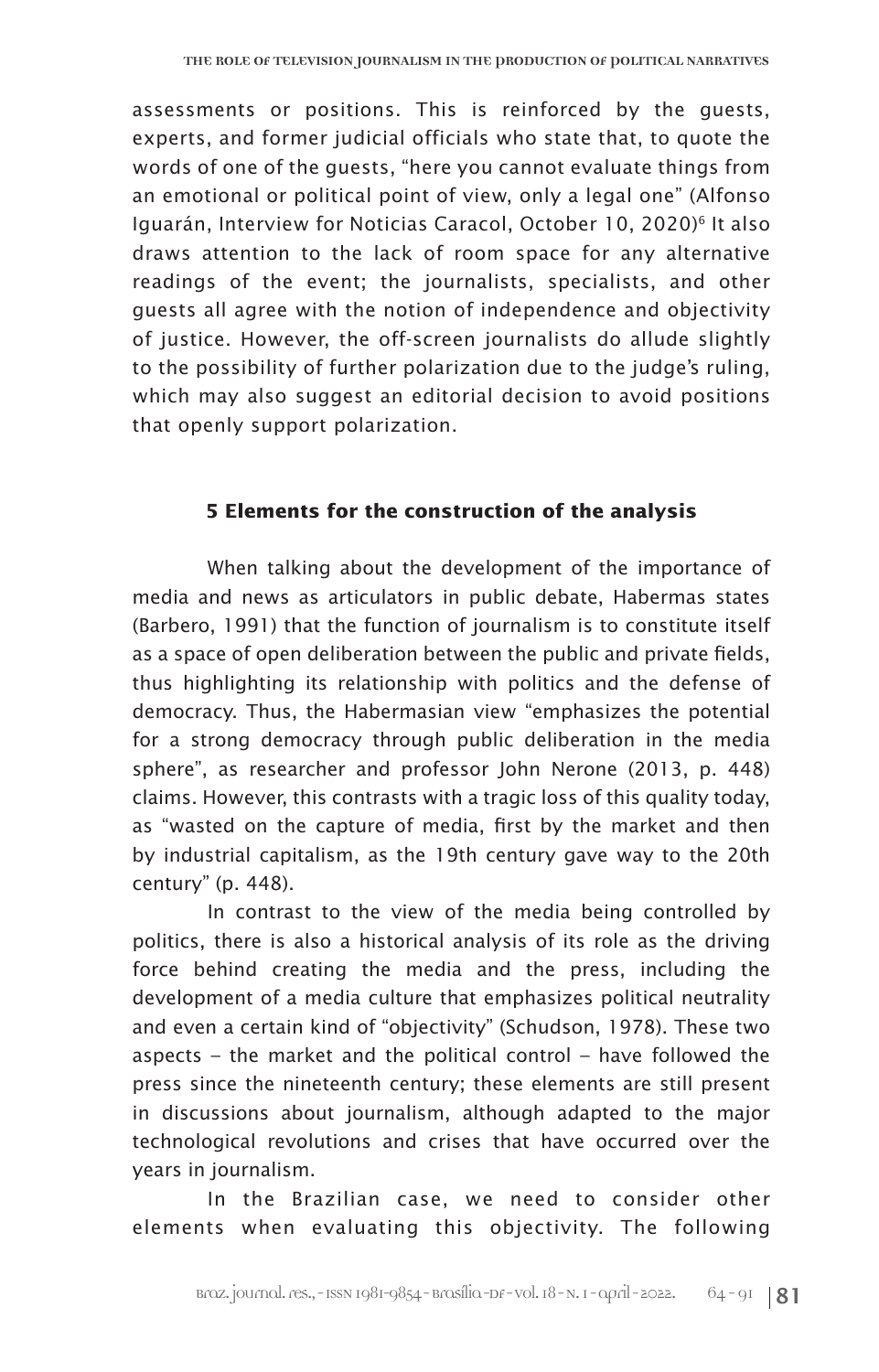## hypothesis proposed by researcher Afonso Albuquerque (2000) is relevant:

[...] the Brazilian press defines itself, like the American one, as a "fourth power", but it conceives its political role in much more active terms than the latter. More than merely contributing to the balance between the constituted powers, the Brazilian press has claimed authority to, in cases of disputes between them, intervene in favor of one power against the other, in order to preserve public order. Behind the "American" discourse on the 'fourth power', and not necessarily consciously, hides an entirely different model about its purpose, the characteristically Brazilian model of the "moderating power". (Albuquerque, 2000, p. 43).

This hypothesis does not declare a consensus regarding this moderating power, nor a legitimation of it, but rather an elaborate stance concerning the socio-political context in which a journalist's work takes place, and that it is essential to analyze the strategies adopted as well.

In relation to another aspect mentioned by Nerone, about how the market is a decisive element in the capture of the media, some authors associate TV news in Latin America as competition for other media products, such as soap operas or reality shows (Pizarro, 2011; Pellegrini, 2010). Thus, their products have more of a sensationalist element to them and maintain a short-term attention span of viewers. With these elements in mind, we look at the analysis of the data collected from our observation of the news programs.

#### **6 Comparative analysis of the results**

The two news programs on the dates selected for analysis are facing an event that reflects the ethical and formal challenges of the approach to central polarizing facts. The challenge when thinking about ethics in journalistic work is not a search for objectivity, but the understanding that, in the words of Dennis de Oliveira:

> [...] journalism is a process of selection or choices, from the agenda to the edition, journalism ethics should focus on the criteria that guide these selections. What are the criteria that select the subjects that deserve to be reported, those that guide the selection of sources, the angulation, and the hierarchy of the stories? In other words, the reconstruction of reality made in journalism is driven by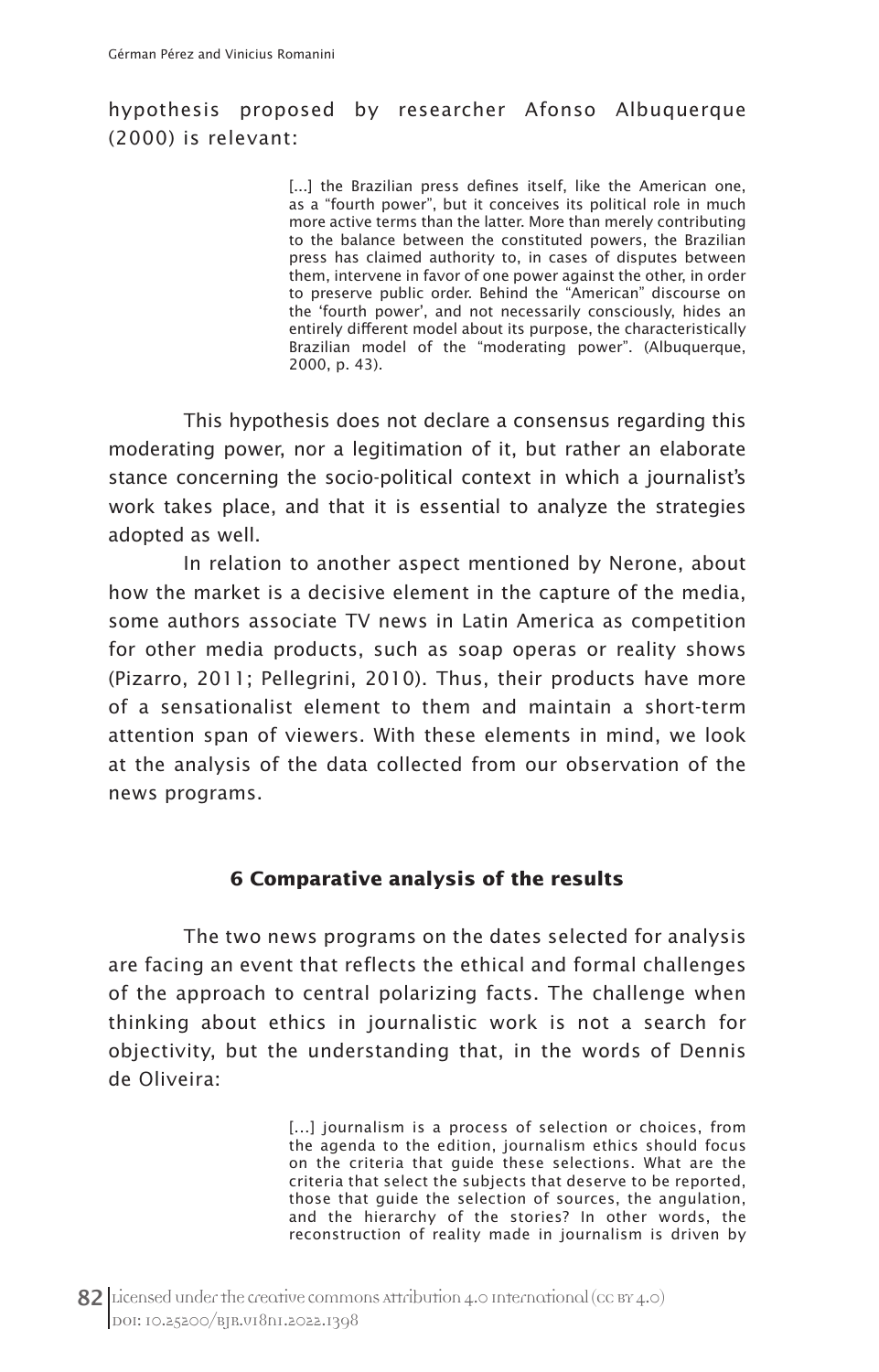values – and that is where journalistic ethics comes in (Oliveira, 2008, p. 8).

We understand, with Oliveira, that it is on these criteria that organize the information and distribute the loads, the aesthetic choices, the presence of actors, the hierarchy of the lines, that we should guide our analysis. All these elements contribute to the transmission of events, in the reconstruction and formation of a narrative, a logical reading of chained facts that allows the viewer to construct meaning.

In polarized contexts, in which the public space is saturated with opposite and emotionally charged readings, the serious reading of a newscast is positioned as a space to build meaning for much of the public, and until more recent studies, it has remained the privileged source of access to news both in Colombia and Brazil (Kantar Ibope Media, 2020; IBGE, 2020).

In its privileged place of access to the viewer's home, the TV news is positioned as an integrator of events, because as commented by researcher Claudia Lago,

> Cultural psychologists claim that our tendency to organize experience in narrative form is a human impulse that predates the acquisition of language: we have a primitive and innate predisposition to the narrative organization of reality. (Lago, 2007, p. 145).

Jornal Nacional dedicates an extraordinary part of its edition to the coverage of the events concerning former president Lula. In it we see a deep tendency to the television spectacle (Sartori, 2014; Nunomura, 2012), encouraged by live images, follow up from the helicopter, and a latent tension in the presentation of the events, especially the day of the surrender to the authorities.

At the same time, in the edition in which the newscaster analyzes the ruling we see that he tries to build a narrative by trying to align events and isolated facts to build an internal meaning.

> The fragmented news of every day naturally conforms diffuse integralities, significant unitary events. The news of each day can prolong the conformation of the plot and delay the denouement of the event, as it happens in short stories and novels. But the reader's search is always for unitary meanings, for comprehensive connections. (Motta, 2004, p. 19).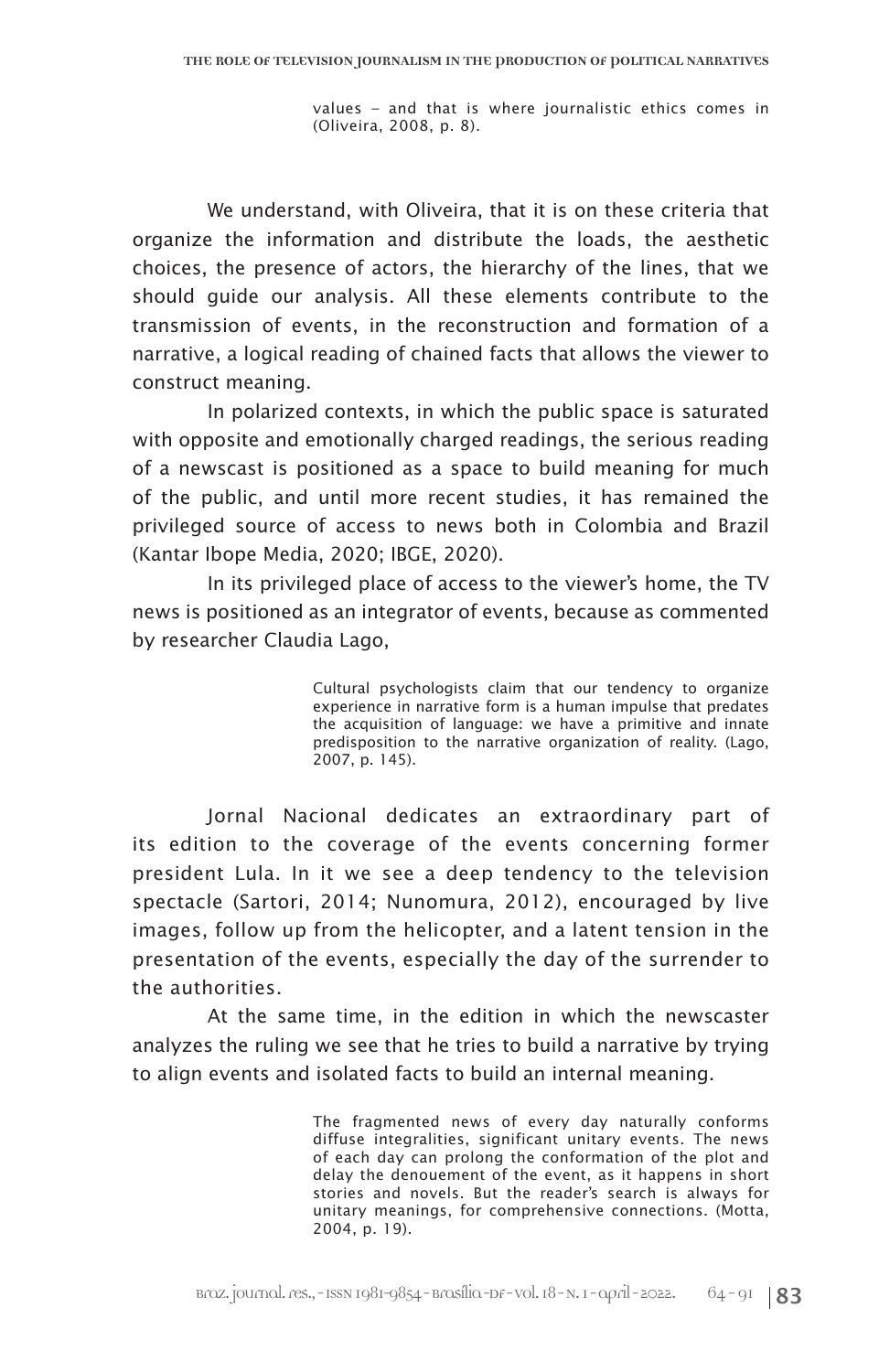The unitary sense that seeks to be built in this edition is clearly guided by the words of former judge Moro, and it is the sentence itself read by journalists that configures the role of the narrator of the edition. Under the image of the infallibility of justice and especially the hero image elaborated around the former judge, it seems understandable this editorial decision.

However, when we think about a polarized context as the one existing at the time of the trial and the multiple studies that criticize the objectivity of the sentence (Proner et al., 2017) we can infer a clear positioning by Jornal Nacional when assuming as a meaning-creating reading one of the poles of the context.

> Giving voice to both sides of the same story when two sides are facing each other in it is both an ethical and technical requirement of journalism. Seeking the truth of the facts is an ethical imperative – and also the goal of all journalistic techniques. (Bucci, 2000, p. 50).

In the case of the Caracol news channel, we see that the program tries to build the reading of the context based on the sum of elements and a few comments offered by journalists. It chooses aspects it considered fundamental, in this situation, the technical aspects of the case, which, in radical opposition to the treatment given to Lula's case studied in Brazil, allowed the moral and political aspects involved in the process against former president Uribe to take a back seat to the issues of the legal procedures involved.

On the day the order of preventive detention against former President Uribe was issued, for example, we notice a diversity of sources and voices that respond to the ethical and technical requirements mentioned by Professor Bucci (2000). The narrative is focused on the facts and the court ruling, although little is mentioned of it we see a speech from a magistrate of the Supreme Court explaining the decision. We also see in both opponents and supporters of the decision and even hear a conversation collected from the intercepts on the defendant's phone, allowing a more comprehensive perception of the elements involved in the process by the viewer and strengthening a notion of neutral narrative construction.

However, we see a shift in the development of the story since the space for discourse from people other than journalists is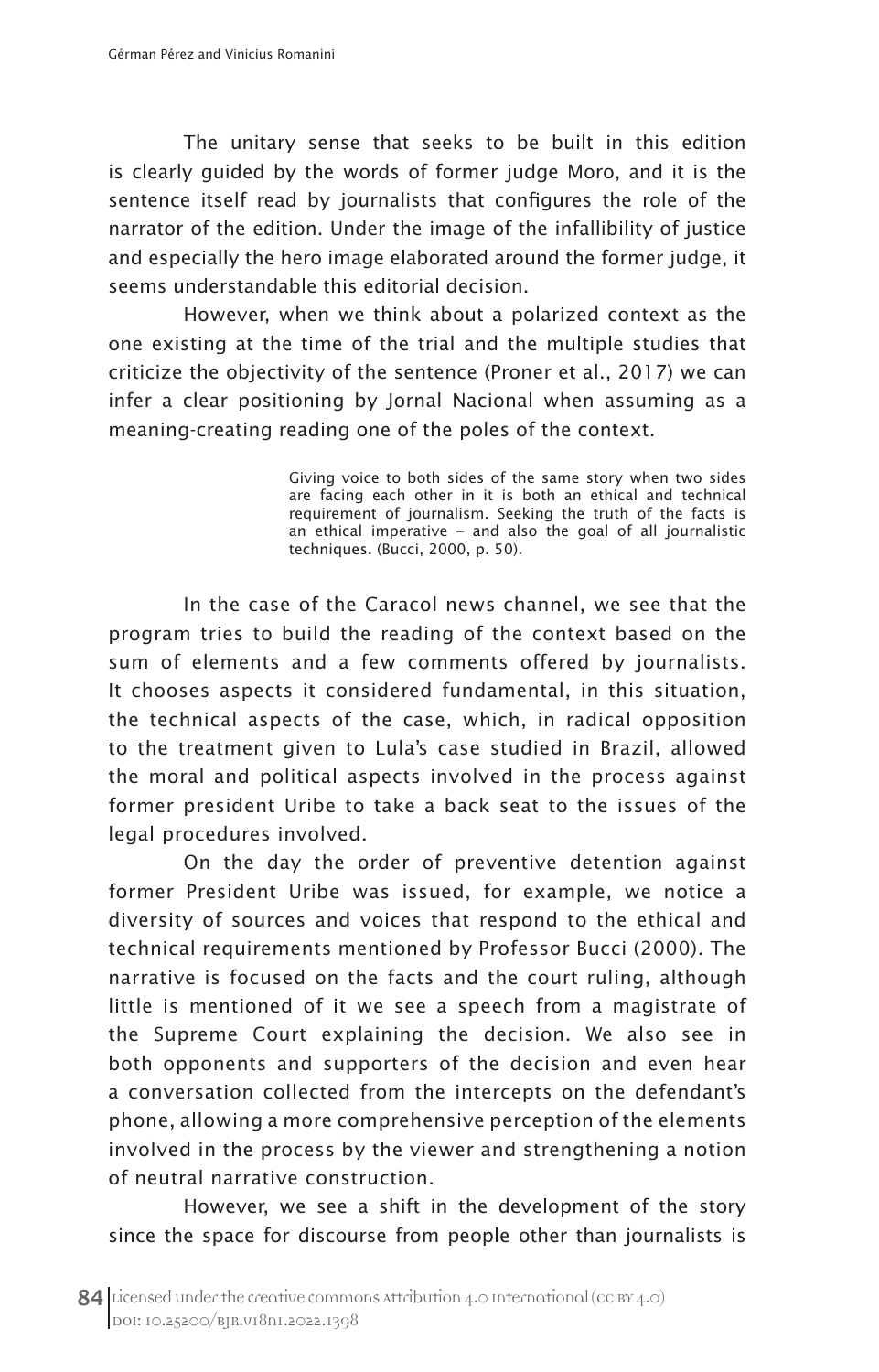restricted almost entirely to experts and focuses mainly on technical aspects of the judicial process, the narrative of the story ends up becoming a series of legal analyses in which the crimes and the political and ethical elements that were strongly criticized by the victim of the process are presented only as being unrelated or not closely connected.

#### **7 Concluding remarks**

Our analysis of the editions of Jornal Nacional and Noticias Caracol revealed that there are some important differences to consider. Both news outlets maintained clear editorial positions regarding the former presidents during their governments: Jornal Nacional hardly hid its position of criticism and opposition to the PT government and particularly to Lula (Vasconcellos, 2014), while Caracol Noticias, although more moderate than other television newscasts on Colombian television, was more in line with the discourse of the Uribe government in a type of ideological homogenization of the Colombian media at the time (Ayala, 2006).

These contextual elements are not irrelevant when we see former presidents being recalled to the spotlight. Jornal Nacional, under the pretense of defending the law and using a moralistic and anti-corruption discourse, finds a way to define one of the discussion poles as a homogenizing reading of the context, in other words, behind the journalists' words there is a tendency to legitimize a polemic position as a unitary sense.

Noticias Caracol, however, clearly seeks more of a balance between the parties, although the serious and withdrawn manner with which it treats the former president is notable. It hardly gives details of the crimes or explanations of the ruling, which is odd as it was considered -and criticized- for being a "lengthy" ruling yet only mentioned in passing.

With the Colombian case, we see that the narrative construction of isolated facts keeps the viewer at a distance, especially in the second and third dates of the analysis, which contain an abundance of expressions and technical legal explanations that contribute to a reading of objectivity and infallibility of justice, draining the ethical and political elements relevant to the crimes,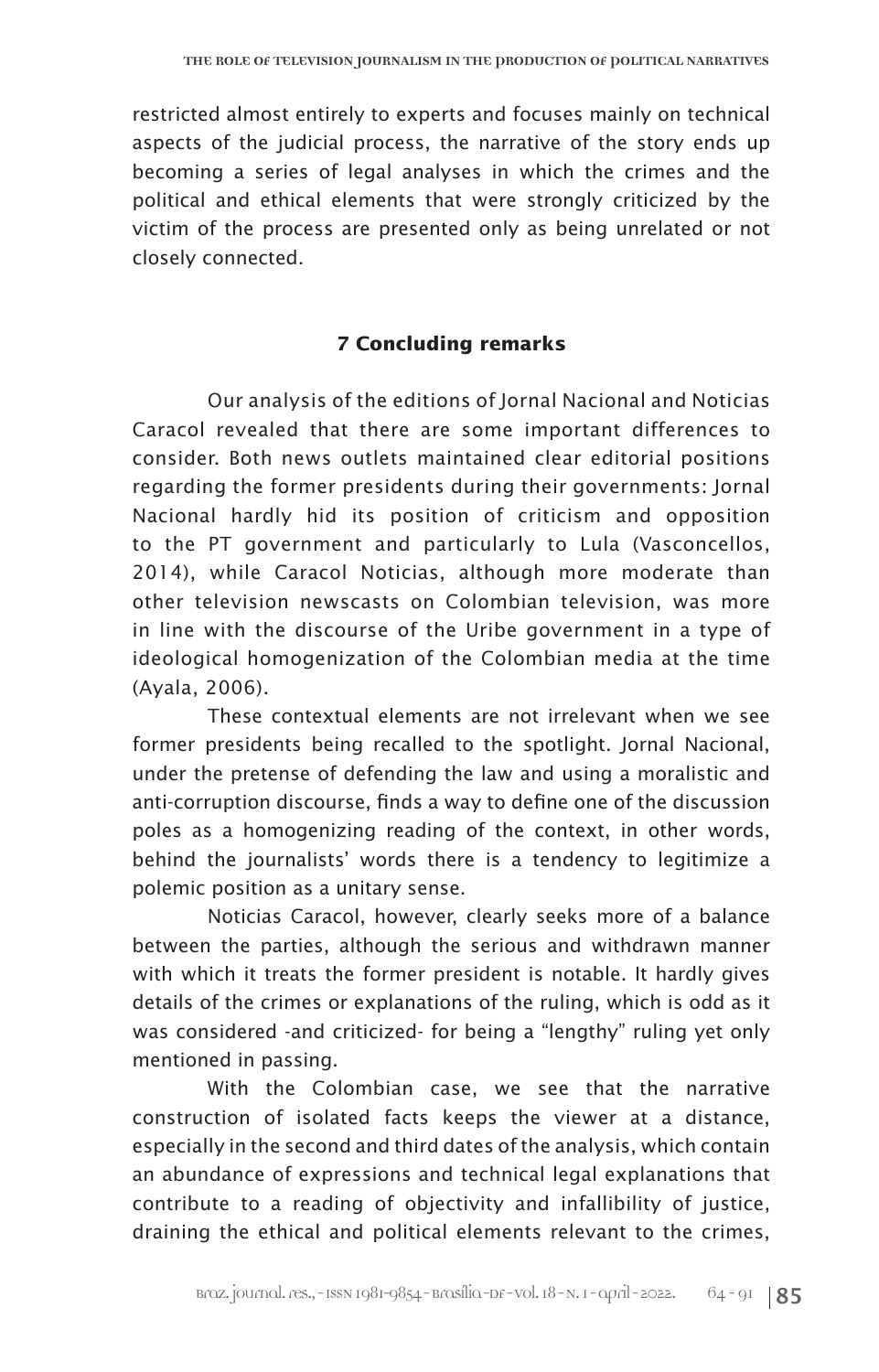and consequently, their results.

We can also conclude that Jornal Nacional has an ideological position in line with that of the hypothesis of Albuquerque (2000), which is that it recognizes itself as a power actor. And not just one that monitors the actions of the three government powers, but explicitly tries to validate a specific stance at a time of intense polarization and polemics. On the other hand, in the case of Caracol Noticias, we recognize that this ideological stance is not explicit, but rather tacit when seeking defined objectivity and giving a voice to the parties, one more in line with a resource frequently used in the United States of leaving the public to decide which of the interpretations is most correct (Tuchman, 1993). However, the choice, deliberate or not, to not cover the judicial development of a case of such relevance in greater depth can be interpreted as an editorial position with clear beneficiaries.

The challenge for journalists now lies in the displacement of the monopoly on the construction of narratives, a displacement that we see taking place with the virtualization of relations and the digitalization of information. In this sense, the challenge lies in constant discussions of the ethical and qualitative values of journalism in the context of financial capitalism, as well as the possibility of alternatives for a diverse construction of meanings for a truly democratic exercise.

## **NOTES**

- 1 The triplex was the supposed evidence alleged by the prosecutors to demonstrate the bribe that former president Luis Inácio Lula da Silva would have received to benefit the Odebrecht construction.
- 2 Historical left party led by former president Lula.
- 3 A famous operation, known for the judicialization of corruption cases and the politicization of justice.
- 4 Retrieved from: www.globoplay.globo.com/v/6003762/
- 5 Retrieved from: www.globoplay.globo.com/v/6003762/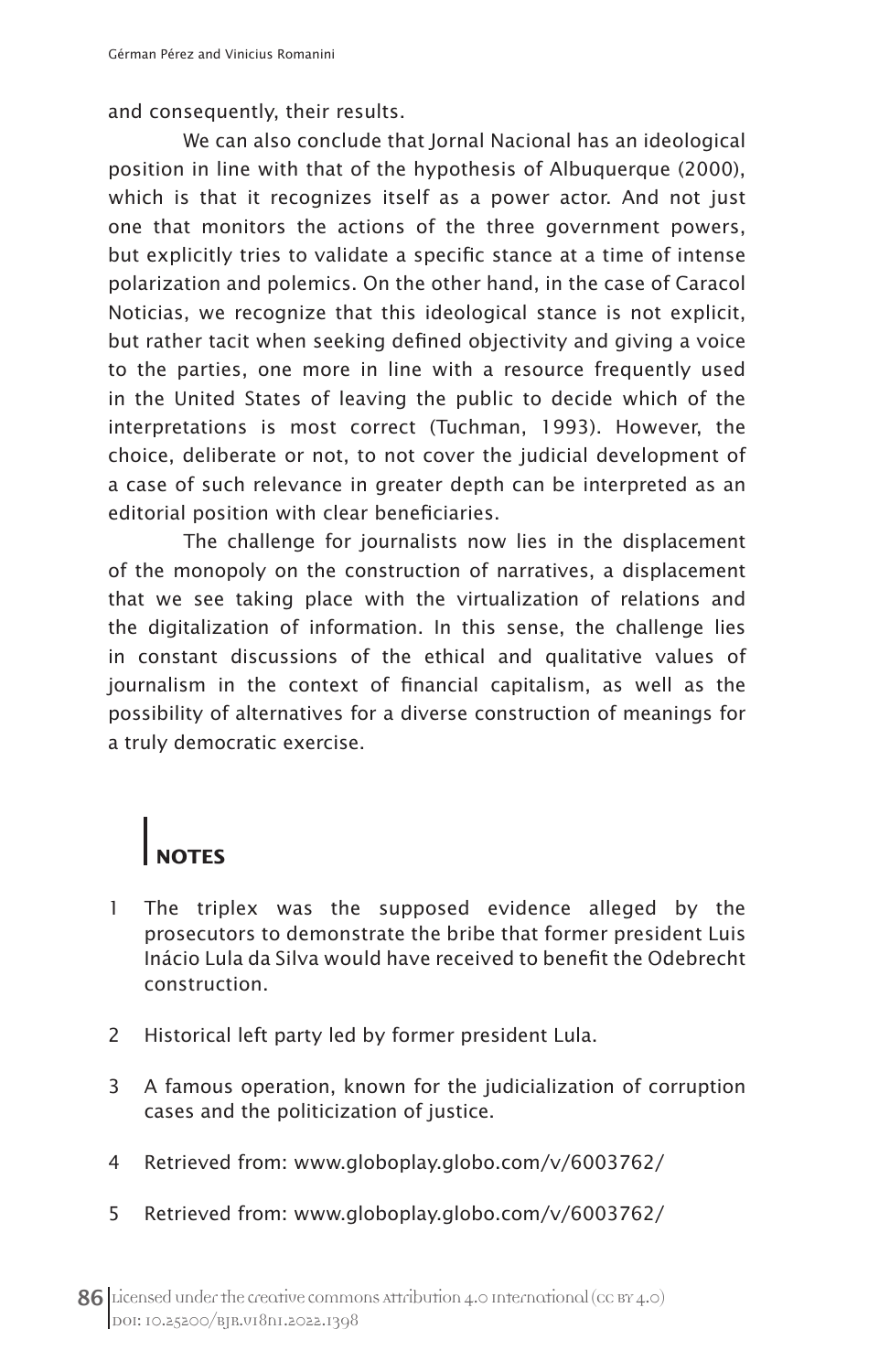6 (Interview available at: https://www.youtube.com/watch?v=5sS tk8M2Tak&t=205s )

# **REFERENCES**

Albuquerque, A. (2000). Um outro "Quarto Poder": imprensa e compromisso político no Brasil. *Revista Contracampo* (4)*,* 23 – 57. DOI: 10.22409/contracampo.v0i04.414

Ayala Osorio, G., Duque Sandoval, O., & Hurtado Vera, G. G. (2006). *Medios de comunicación y seguridad democrática: de la democracia radical al unanimismo ideológico*. Universidad Autónoma de Occidente.

Barbero, J. M. (1991). *De los medios a las mediacio-mês*. Ed. Gustavo Gili.

Bardin, L. (2011). *Análise de conteúdo.* Edições 70.

Bauer, M. W. (2002). Análise de conteúdo: uma revisão clássica. In M. W. Bauer & G. Gaskell (Eds.), *Pesquisa qualitativa com texto, imagem e som: um manual prático* (pp.189 – 217). Vozes.

Bucci, Eugênio (1996). *Brasil em Tempo de TV.* Boitempo Editorial.

Bucci, Eugênio (2000). *A TV aos 50 – criticando a televisão brasileira no seu cinqüentenário.* Ed. Fundação Perseu Abramo.

Bucci, Eugênio (2001). Sobre ética e imprensa. Cia das Letras

Canavilhas, J. (2001). *O domínio da informação-espectáculo na televisão*. Biblioteca On-line de Ciências da Comunicação.

Coleman, S. (1999). Can the new media invigorate democracy? *The Political Quarterly*, *70*(1), 16 – 22. DOI: 10.1111/1467- 923X.00200

Forbes. (2020). El papel de los millonarios en la Crisis**.** In *Revista Forbes* (edición especial, pp. 1-21). Retrieved from: https://issuu. com/forbeslatam/docs/forbes\_co\_millonarios\_2020

Gomes, W. (2009). Audioesfera política e visibilidade pública: os atores políticos no Jornal Nacional. In I. M. M. Gomes, *Televisão e realidade*, (pp. 175-222). EDUFBA.

Gomez Rojas, G. (2020, 4 de agosto). *Corte Suprema ordena detención*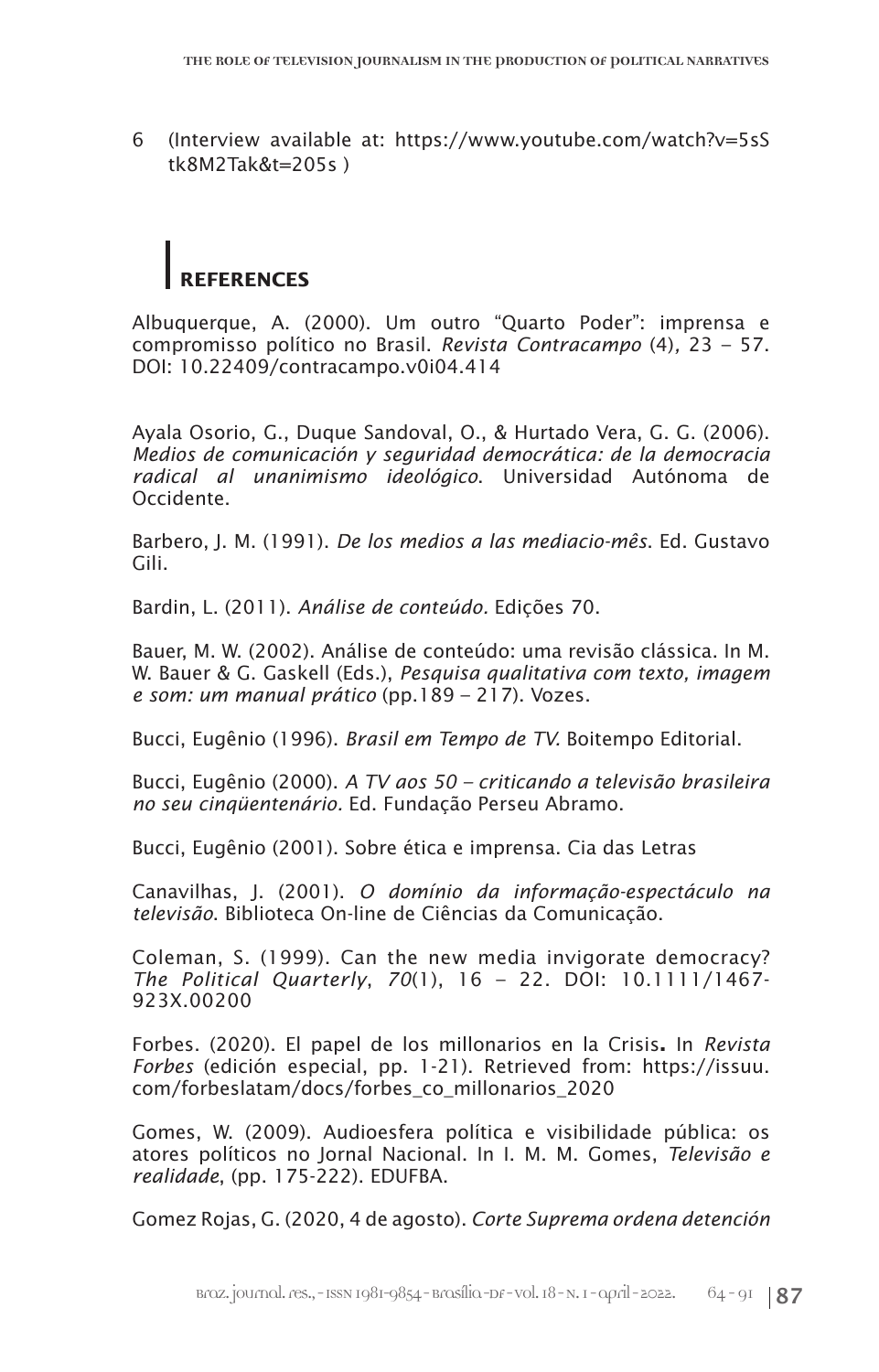*domiciliaria del senador Álvaro Uribe*. República de Colombia – Corte Suprema de Justicia. Retrieved from www.cortesuprema.gov.co/ corte/index.php/2020/08/04

Kantar Ibope Media. (2018, novembro). *La Televisión sigue siendo la pantalla favorita*. Retrieved from https://www.produ.com/noticias/ kantar-ibope-media-la-television-sigue-siendo-la-pantalla-favorita-enlatam

Kantar Ibope Media. (2020) Dados de audiência nas 15 praças regulares com base no ranking consolidado -21/12 a 27/12/2020. Retrieved from: https://www.kantaribopemedia.com/conteudo/ dados-rankings/audiencia-tv-15-mercados/page/8/

Hallin, D. C. (1992). Sound bite news: Television coverage of elections, 1968–1988. *Journal of communication*, *42*(2), 5 – 24. DOI: 10.1111/ j.1460-2466.1992.tb00775.x

Hösl, M. (2019). Semantics of the internet: a political history. *Internet Histories*, *3*(3-4), 275–292. DOI: 10.1080/24701475. 2019.1656921

Instituto Brasileiro de Geografia e Estatística (IBGE) (2020). *Pesquisa Nacional por Amostra de Domicílios Contínua (PNADC). Microdados da amostra Rio de Janeiro*. IBGE. Retrieved from: https://ftp. ibge.gov.br/Trabalho\_e\_Rendimento/Pesquisa\_Nacional\_por\_ Amostra de Domicilios continua/Principais destaques PNAD continua/2012\_2020/PNAD\_continua\_retrospectiva\_2012\_2020. pdf

Ianni, Octavio. *La sociedad global*. Siglo xxi, 1998.

Lago, C., & Benetti, M. (2007). *Metodologia de pesquisa em jornalismo*. Vozes.

Martino, L. M. S. (2014). *Teoria das mídias digitais: linguagens, ambientes e redes.* Vozes.

McLaughlin, B., & Velez, J. A. (2019). Imagined politics: How different media platforms transport citizens into political narratives. *Social Science Computer Review*, *37*(1), 22 – 37. DOI: 10.1177/0894439317746327

Motta, L. G. (2004). Jornalismo e configuração narrativa da história do presente. *E-Compós,* (1), 1–26. DOI: 10.30962/ec.8

Nerone, J. (2013). The historical roots of the normative model of journalism. *Journalism*, *14*(4), 446–458. DOI: 10.1177/1464884912464177

Nunomura, E. Y. (2012). *O mensalão impresso: o escândalo político-midiático do governo Lula nas páginas de Folha e Veja*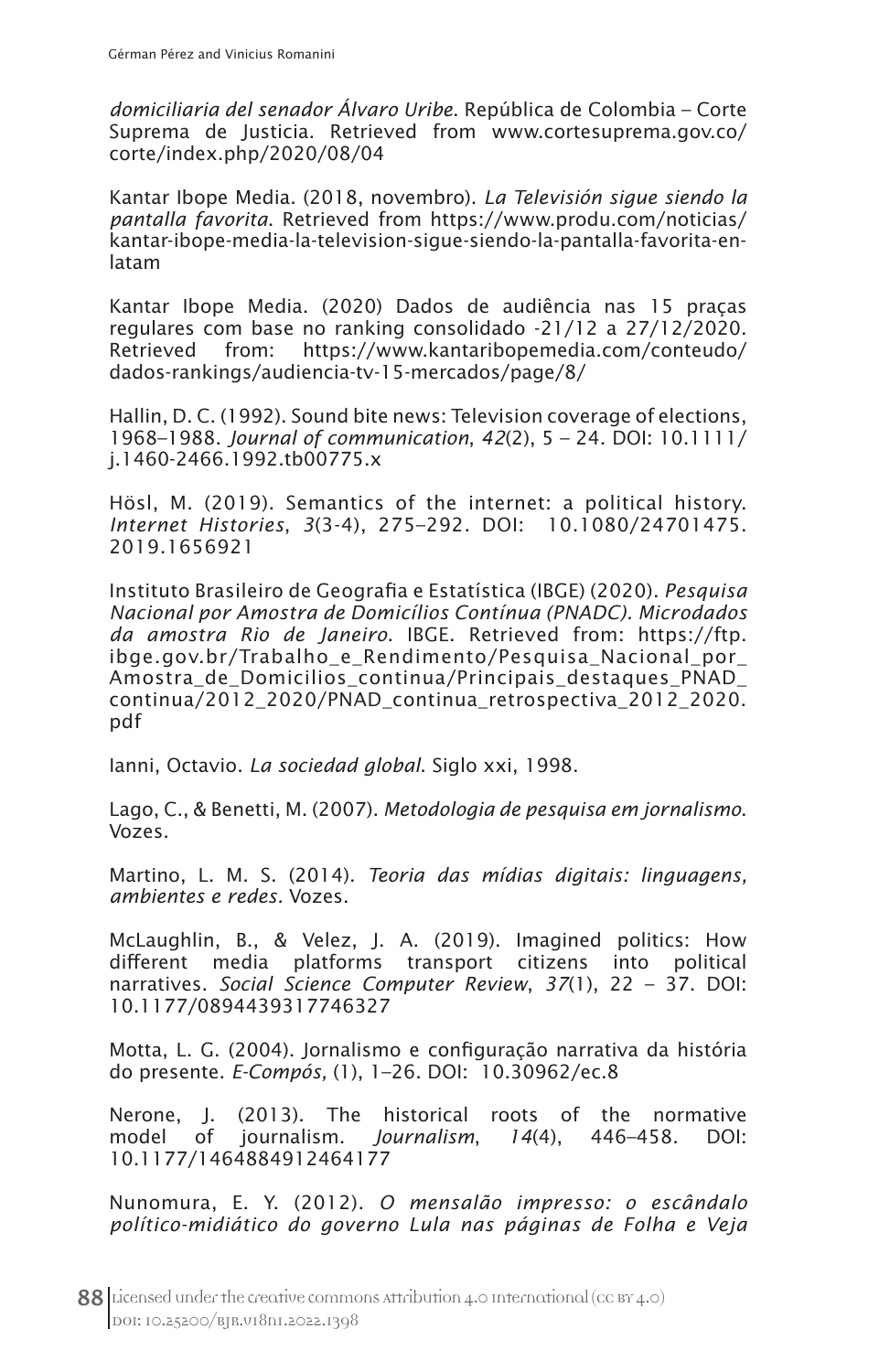[doctoral dissertation, Universidade de São Paulo]. Biblioteca Digital – USP.

Oliveira, D. (2008). Fronteiras do jornalismo no espaço midiático: a real dimensão da função ideológica da informação jornalística. *IX Colóquio Internacional sobre a Escola Latino-Americana de Comunicação.* Retrieved from: http://www2.eca.usp.br/pjbr/ arquivos/GT1013.pdf

Pellegrini, S. (2010). La pauta como factor de calidad y perfil editorial: análsis de los noticiarios de televisión chilenos. *Cuadernos. info*, (27), 25-42. DOI: 10.7764/cdi.27.20

Pizarro, Y. N. (2011). La espectacularización en los noticiarios televisivos. *Chasqui. Revista Latinoamericana de Comunicación*, (116), 109-112. Retrieved from de www.revistachasqui.org/index. php/chasqui/article/view/146

Porto, M. (2002). Novos apresentadores ou novo jornalismo. *O Jornal Nacional antes e depois da saída de Cid Moreira. Comunicação e Espaço Público*, *4*(1-2), 9-31.

Proner, C., Cittadino, G., Ricobom, G., & Dornelles, J. R. (2017). *Comentários a uma sentença anunciada: o processo Lula*. Canal 6 Editora LTDA.

Project For Excellence In Journalism. (1998, March 6). *Changing Definitions of News.* Pew Research Center. Retrieved from www. journalism.org/1998/03/06/changing-definitions-of-news/

Sampaio, R. C. (2010). Participação política e os potenciais democráticos da internet. *Revista Debates*, *4*(1), 29–53. DOI: 10.22456/1982-5269.12430

Sartori, D. (2014). *O julgamento do mensalão no Jornal Nacional: os recursos dramáticos utilizados na construção da narrativa* [master thesis, Universidade Federal do Rio Grande do Sul]. Repositório Digital UFRGS.

Schudson M (1978) Discovering the News: A Social History of American Newspapers. Basic Books.

Schwalbe, C. B., Silcock, B. W., & Candello, E. (2015). Gatecheckers at the visual news stream: A new model for classic gatekeeping theory. *Journalism Practice*, *9*(4), 465–483. DOI: 10.1080/17512786.2015.1030133

Secretaria de Comunicação Social da Presidência da República. (2016). *Pesquisa Brasileira de Mídia 2016: hábitos de consumo de mídia pela população brasileira*. Secom.

Shoemaker, P. J., & Reese, S. D. (1996). *Mediating the message*.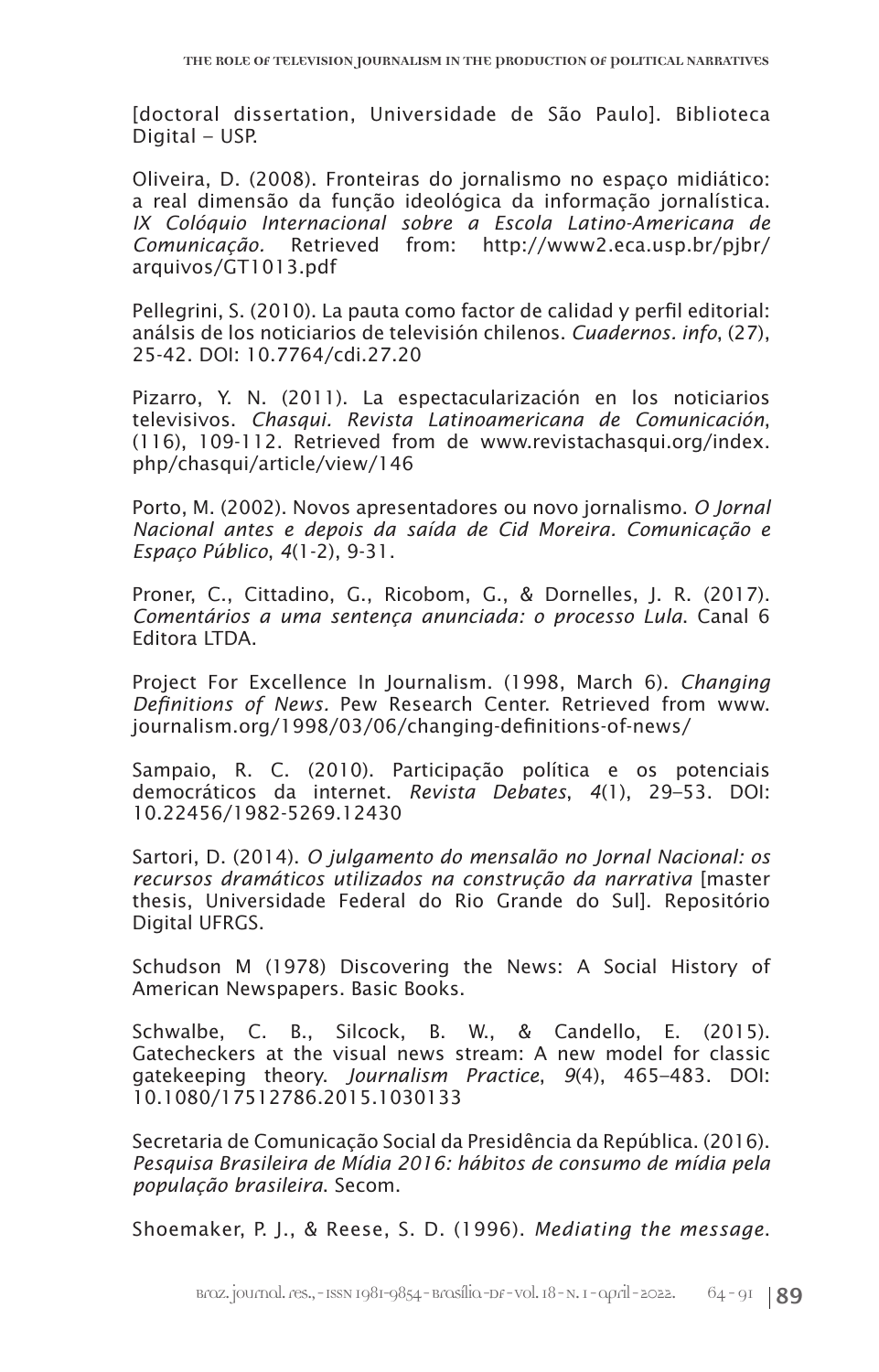Longman.

Shoemaker, P. J., & Reese, S. D. (2013). *Mediating the message in the 21st century: A media sociology perspective*. Routledge.

Silva, C. R., Gobbi, B. C., & Simão, A. A. (2005). O uso da análise de conteúdo como uma ferramenta para a pesquisa qualitativa: descrição e aplicação do método. *Organizações rurais & agroindustriais*, *7*(1), 70–81. Retrieved from www.revista.dae.ufla.br/index.php/ora/ article/view/210

Traquina, N. (2020). *A tribo jornalística: uma comunidade interpretativa transnacional*. Insular.

Tuchman, G. (1993). A objetividade como ritual estratégico: uma análise das noções de objetividade dos jornalistas. In N. Traquina (Ed.), *Jornalismo: questões, teorias e "estórias"* (pp. 74-91). Vega.

Vasconcellos, F. (2014). Os enquadramentos do Jornal Nacional sobre Lula e o escândalo do 'Mensalão'. *Revista Compolitica*, *4*(1). DOI: 10.21878/compolitica.2014.4.1.58

Weaver, P. H. (1972). Is television news biased? *National Affairs*, (26- 29), 57-74. Retrieved from: https://www.nationalaffairs.com/public\_ interest/detail/is-television-news-biased

Wolton, D. (1996). *Elogio do grande público: uma teoria crítica da televisão*. Ática.